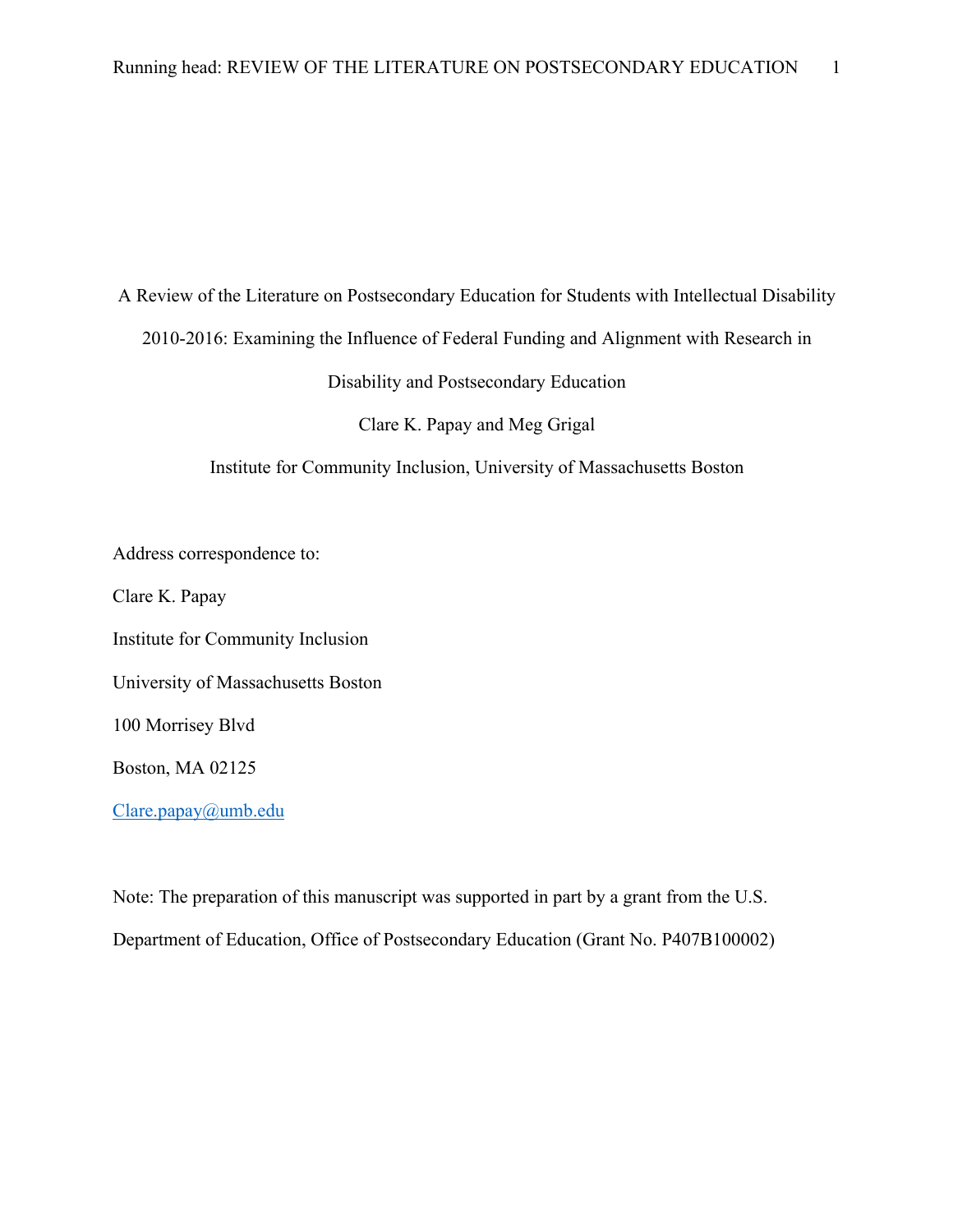#### Abstract

Amendments to the Higher Education Opportunity Act (2008), including the creation of the Transition and Postsecondary Program for Students with Intellectual Disabilities (TPSID) model demonstration program, have led to increased opportunities for students with intellectual disability to obtain postsecondary education. The present study builds on previous reviews of the literature on postsecondary education (PSE) for students with intellectual disability (SWID) to provide a review of articles published in peer-reviewed journals between 2010 and 2016. The specific aims were to (a) describe recent research, (b) determine the impact of TPSID funding on peer-reviewed literature, and (c) compare the domains and methodologies used with research on PSE for students with disabilities in general using the Postsecondary Access and Student Success (PASS) taxonomy (Dukes, Madaus, Faggella-Luby, Lombardi, & Gelbar, 2017). Findings are described and implications for research and practice are discussed.

*Keywords:* Postsecondary education, higher education, intellectual disability, college students with disabilities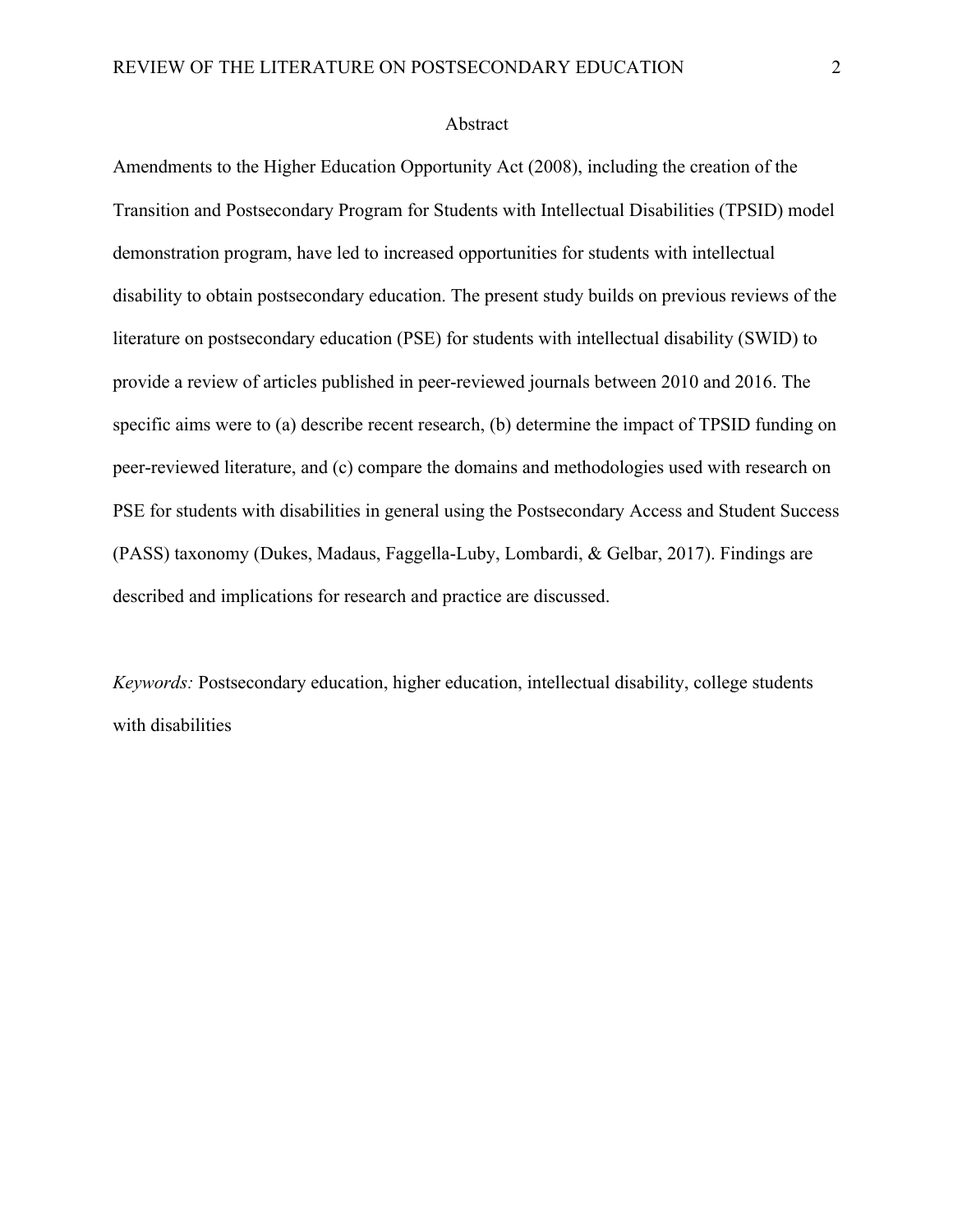# A Review of the Literature on Postsecondary Education for Students with Intellectual Disability 2010-2016: Examining the Influence of Federal Funding and Alignment with Research in

### Disability and Postsecondary Education

In recent years, there has been tremendous increase in the opportunities for students with intellectual disability (SWID) to pursue postsecondary education (PSE). Amendments in the Higher Education Opportunity Act (HEOA, 2008) created pathways to federal financial aid for SWID and a new model demonstration program: Transition and Postsecondary Programs for Students with Intellectual Disabilities (TPSID). These initiatives and financial investments brought greater attention to the need for expansion of PSE options for SWID. Subsequently, the prevalence of college and university programs enrolling SWID has grown significantly in a relatively short period of time. Although existing federal higher education datasets do not gather or share program information regarding SWID, a directory of self-reported data from programs is managed and updated by Think College at the University of Massachusetts Boston. This directory shows the number of PSE programs for SWID grew from 148 in 2008 (Grigal, Hart, & Weir, 2012) to 280 as of November 2019 (Think College, 2019), an almost 90% increase in a little over a decade.

The increases in postsecondary options and student enrollment have presented new opportunities for gathering data on student experiences and program outcomes. In particular, the creation of the TPSID programs, and the evaluation activities conducted by the corresponding National Coordinating Center, led to the creation of the first national longitudinal dataset on postsecondary education for students with intellectual disability (PSEID). Funded by the U.S. Department of Education (USDOE), Office of Postsecondary Education (OPE), TPSID grants were awarded to two and four-year colleges and universities to create or expand high quality,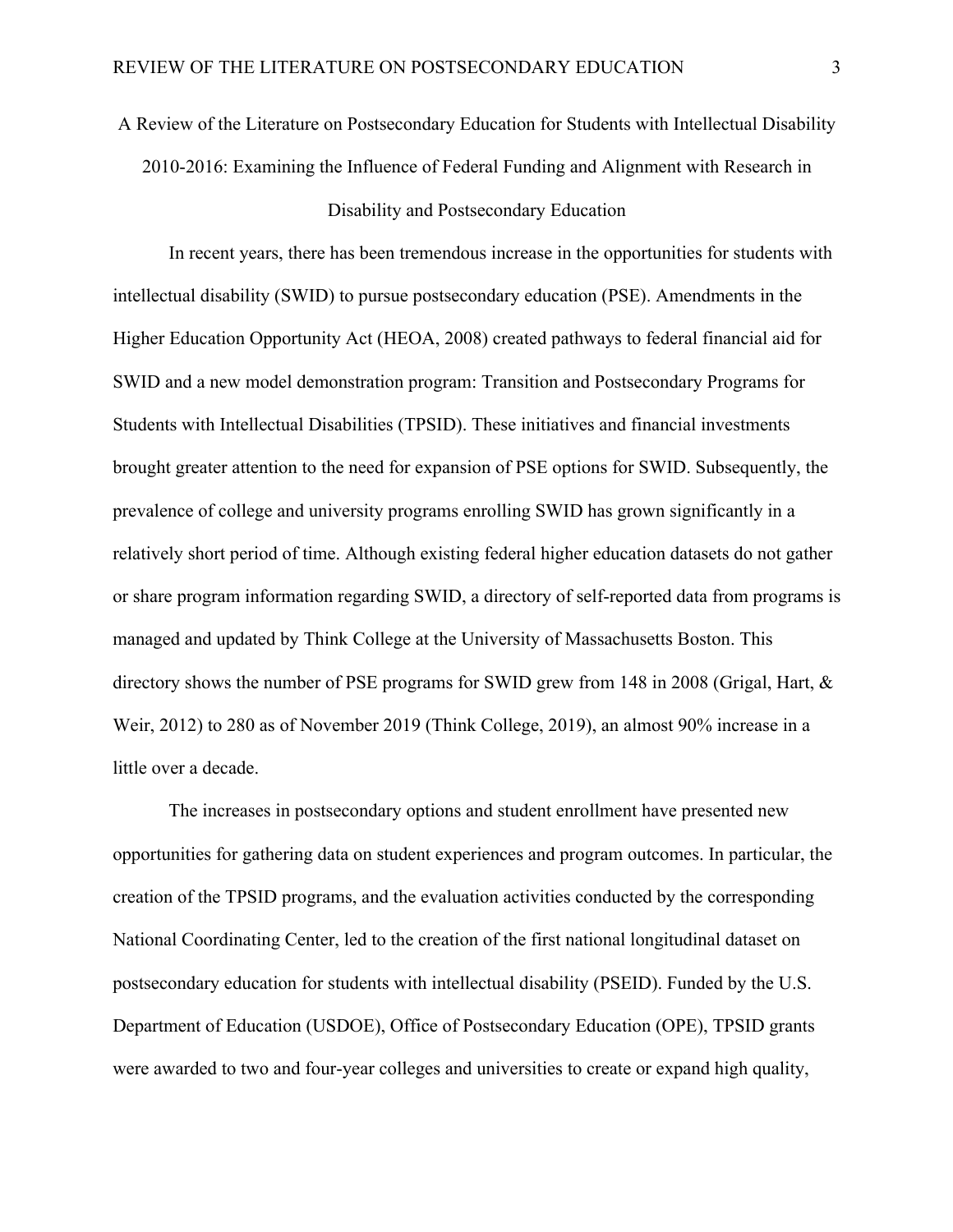inclusive model comprehensive transition and postsecondary education programs for students with intellectual disabilities. The first cohort of 27 grantees in 23 states received five-year awards in 2010 and another cohort of 25 grantees were awarded TPSID grants in 19 states in 2015 (National Coordinating Center Accreditation Workgroup, 2016). The National Coordinating Center for the TPSID model demonstration program was established by Think College at the Institute for Community Inclusion, University of Massachusetts Boston in 2010.

The development, implementation, and evaluation of the TPSID model demonstration project also led to increased awareness and support for expansion of programs at colleges and universities both within and outside of the TPSID network (Grigal, Hart, Smith, Domin, & Weir, 2016). It also generated increased opportunities for research to be conducted on the provision of inclusive higher education, the perceptions and experiences of various stakeholders, as well as the associated outcomes. This recent surge in research is not evident in previous reviews of the literature on PSEID conducted by Neubert, Moon, Grigal, and Redd in 2001 and by Thoma, Lakin, Carlson, Domzal, Austin, and Boyd in 2011.

Neubert et al. (2001) examined peer-reviewed literature from 1966 to 2000 locating 27 published articles, of which 23 were specific to the U.S. The majority were program descriptions or position papers advocating for the inclusion of individuals with intellectual disability in postsecondary education. The authors identified a trend from more segregated programs on college campuses in the 1970s and 1980s with little opportunity for integration with typical college peers to an increased focus in the 1990s on inclusion in college classes and the emergence of dual enrollment for SWID in their last few years of high school. Limited empirical research was found and shared. In 2011, Thoma et al. provided an updated review of literature published between 2001 to 2010. The authors located 24 peer-reviewed articles in the U.S. (this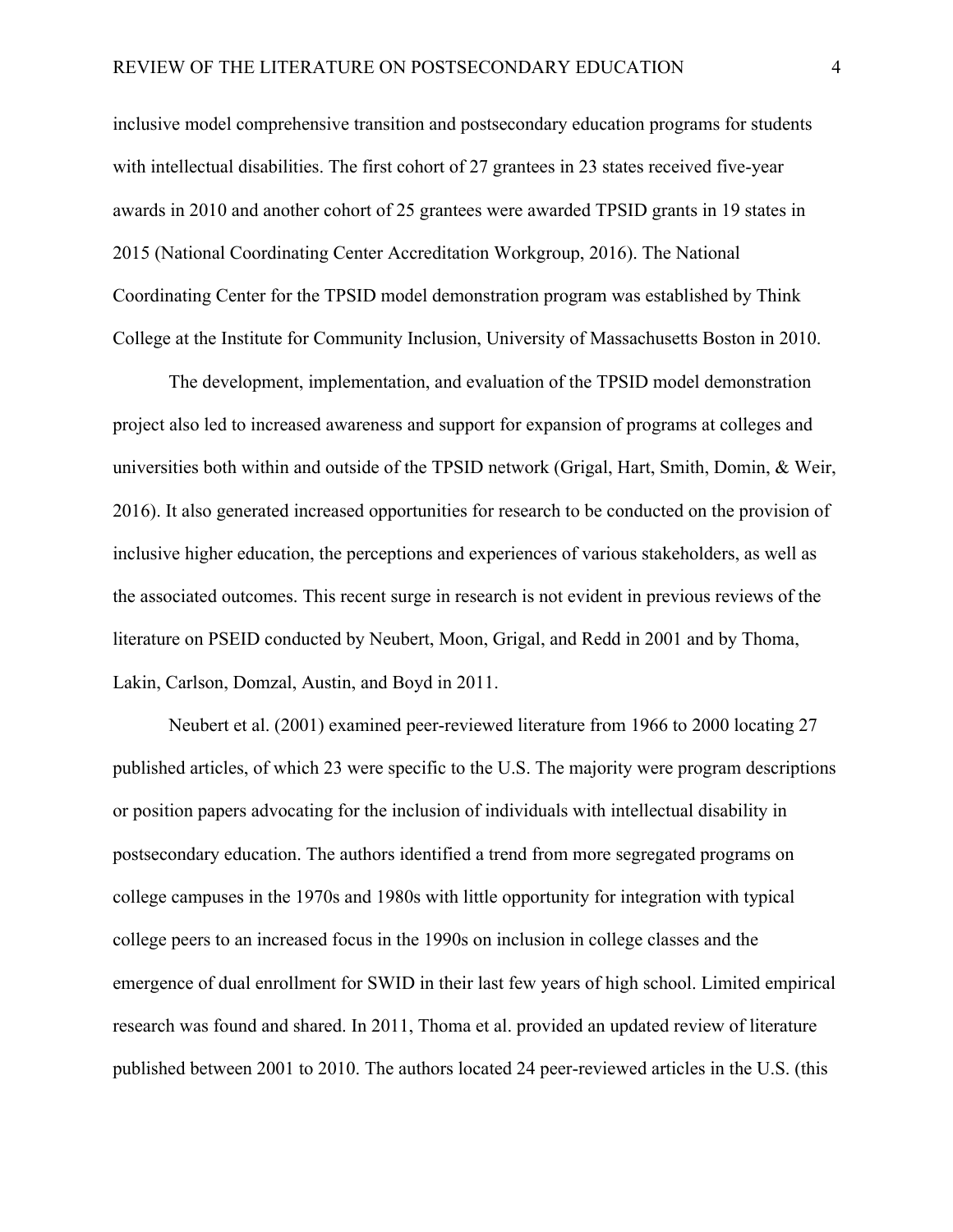review also included dissertations). Similar to Neubert et al., findings, the majority of articles were program descriptions, although greater program specific details were provided including program development strategies. Other studies identified national trends or explored the perspectives of students, parents, faculty, and program developers. In both literature reviews, the authors pointed to a large number of questions to be examined in future research and called for research on the outcomes of SWID attending PSE as well as identification of "what works" to prepare college SWID for successful outcomes.

Since the publication of these literature reviews, there have been substantial contributions to the peer-reviewed literature on PSEID, in large part due to the guidance and investments resulting from the reauthorization of the HEOA (2008) and the advent of the TPSID model demonstration program. Though the TPSID model demonstration program was not characterized as a research initiative, it was charged with establishing an evidence-base for PSE practices. As such, many articles on PSEID have been published in peer-reviewed literature since the inception of the TPSID program. An updated literature review reflecting these recent contributions is needed to ascertain if, and how, the expansion of PSEID services after 2010, and funding provided by the TPSID program have impacted the nature of existing PSEID research.

Another recent development in the field of PSE research is an effort to develop a taxonomy to organize and examine the extant research on students with disabilities in higher education writ large. The Postsecondary Access and Student Success (PASS) taxonomy for PSE and students with disabilities (Dukes, Madaus, Faggella-Luby, Lombardi, & Gelbar, 2017) was developed through extensive literature mapping and expert input. The taxonomy has a fourdomain structure with corresponding subdomains. After developing this taxonomy and corresponding subdomains, Madaus et al. (2016) used it to analyze 1036 articles published on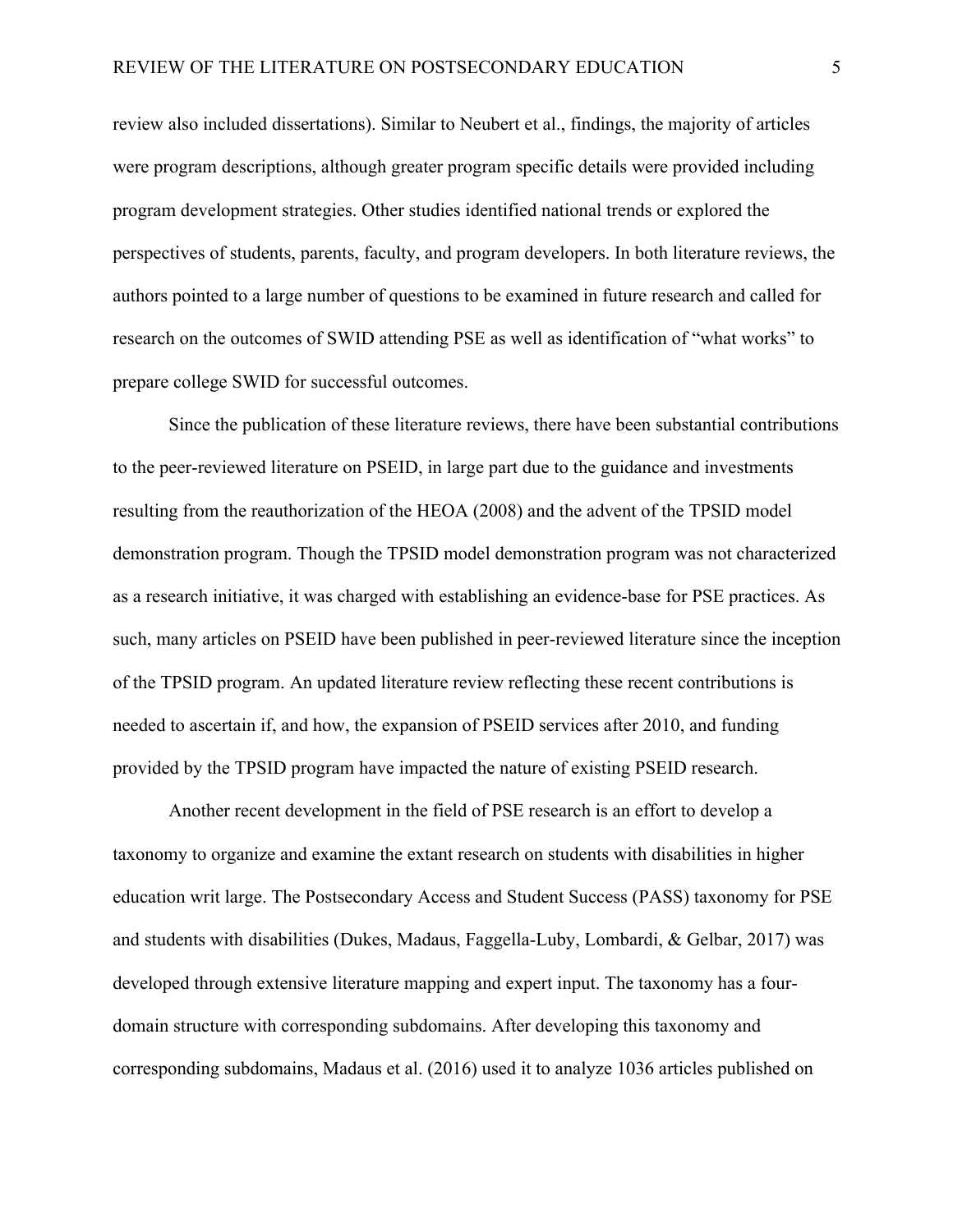PSE for students with disabilities (PSED) between 1980-2012 to ascertain which domain and subdomain they ascribed. These researchers found 97.8% of the articles reviewed fit into the taxonomy. However, it should be noted articles about non-matriculated students were omitted from the sample. This could indicate much of the research on PSEID was not included in this review as SWID are not typically matriculating in PSE.

Given the new level of program availability and research activity, as well as an emerging research classification structure, an updated literature review reflecting these recent contributions was conducted to include all peer-reviewed literature (including research, program, and policy) since 2010. The scope of the review aligned with the commencement of the TPSID model demonstration program and its completion in 2016, at the end of the no-cost extension year for the TPSID grantees funded in the first cohort. The review had three specific purposes: 1. Describe peer-reviewed literature on PSEID from 2010 to 2016 reflecting on the journals in which work was published, the settings examined, the purposes stated, and the specific methodologies (participants, data collection, design) used.

2. Determine the impact of federal funding via the TPSID and other programs on peer-reviewed literature on PSEID.

3. Compare the domains and methodologies used in peer-reviewed literature on PSEID with those present in literature on PSED using the PASS taxonomy for PSE and students with disabilities (Dukes et al., 2017) to determine similarities and differences in these fields of research.

#### **Method**

We conducted a search of online databases Academic Search Premier and ERIC using combinations of the search terms: (1) intellectual, developmental, cognitive, significant, or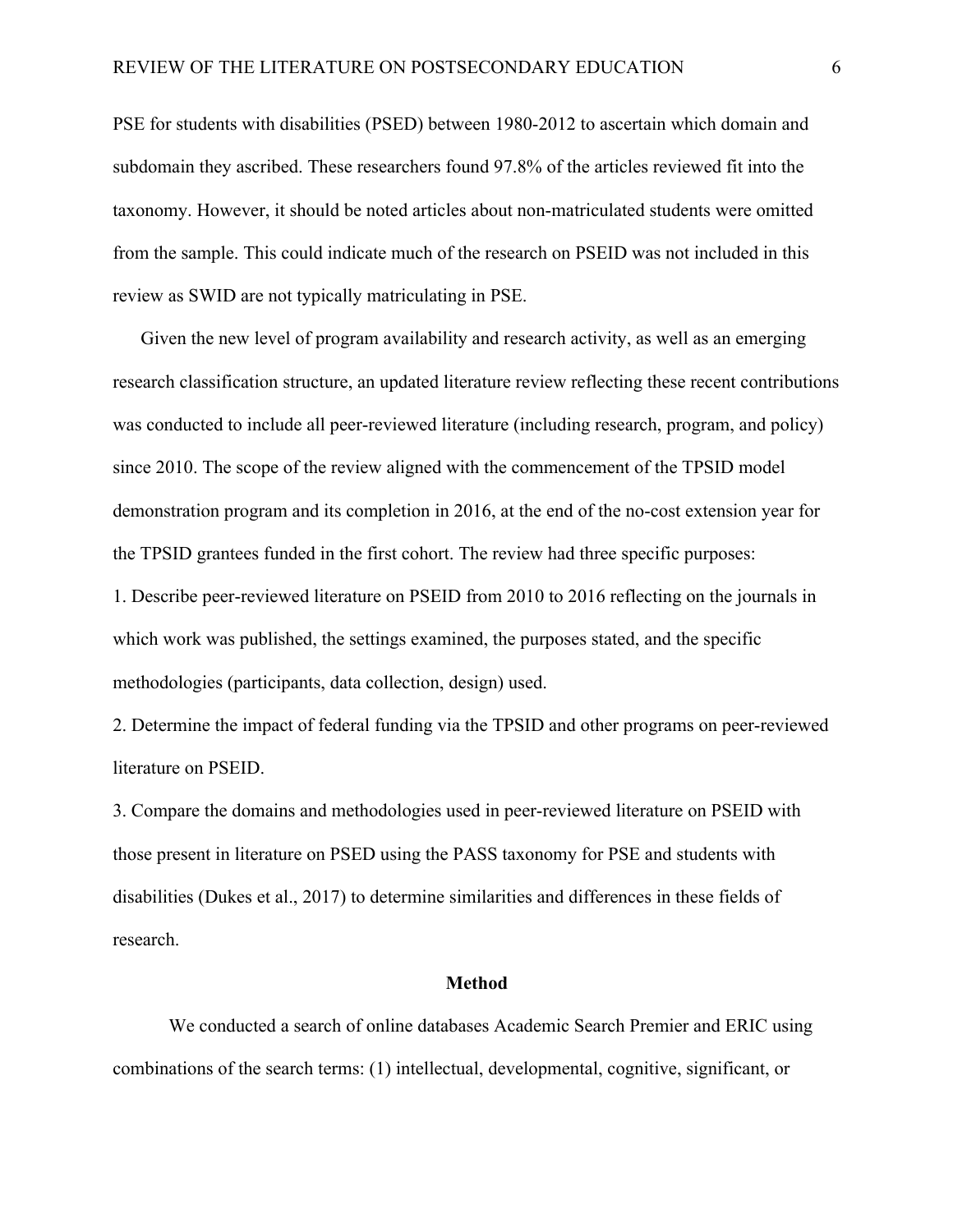severe disability or disabilities or mental retardation, and (2) college, university, or postsecondary or higher education. To be included in the review, articles needed to be (1) published in a peer-reviewed journal between 2010 and 2016, (2) focus on students with ID or ID plus other disabilities, and (3) focus on higher education or dual enrollment (a practice used to support high school students with intellectual disability typically between the ages of 18-22 to access college as a transition experience during their final years of special education services). Articles were excluded if they (1) were published prior to 2010 ( $n = 36$ ) or after 2016 ( $n = 21$  to date), (2) were published in a format other than a peer-reviewed journal, for example dissertations (*n* = 20 since 2010), books or book chapters (*n* = 3 since 2010), or other non-peerreviewed source  $(n = 92 \text{ since } 2010)$ , (3) conducted an intervention study with college SWID as a convenient sample but did not focus on any aspect specific to including SWID in PSE (*n* = 13 since 2010), (4) were a descriptive article that mentioned PSE for SWID but these students were not a primary focus of the article ( $n = 2$  since 2010), or (5) conducted an analysis of secondary data with results that included PSEID but SWID were not a primary focus of the analysis (*n* = 1 since 2010). The final sample consisted of 60 articles.

Coding of the articles began with development of a data collection form and initial pilot of the form by the authors using five articles. The authors coded articles independently and then compared the results. Categories were added, and wording edited to ensure clarity and consistency in coding. Once the data collection form was finalized, the first author coded each of the articles and then interrater agreement was conducted by both authors on 30% of the articles. Disagreements were resolved through discussion between the two authors, resulting in 100% agreement. Articles were coded on more than 40 variables grouped by the three purposes of the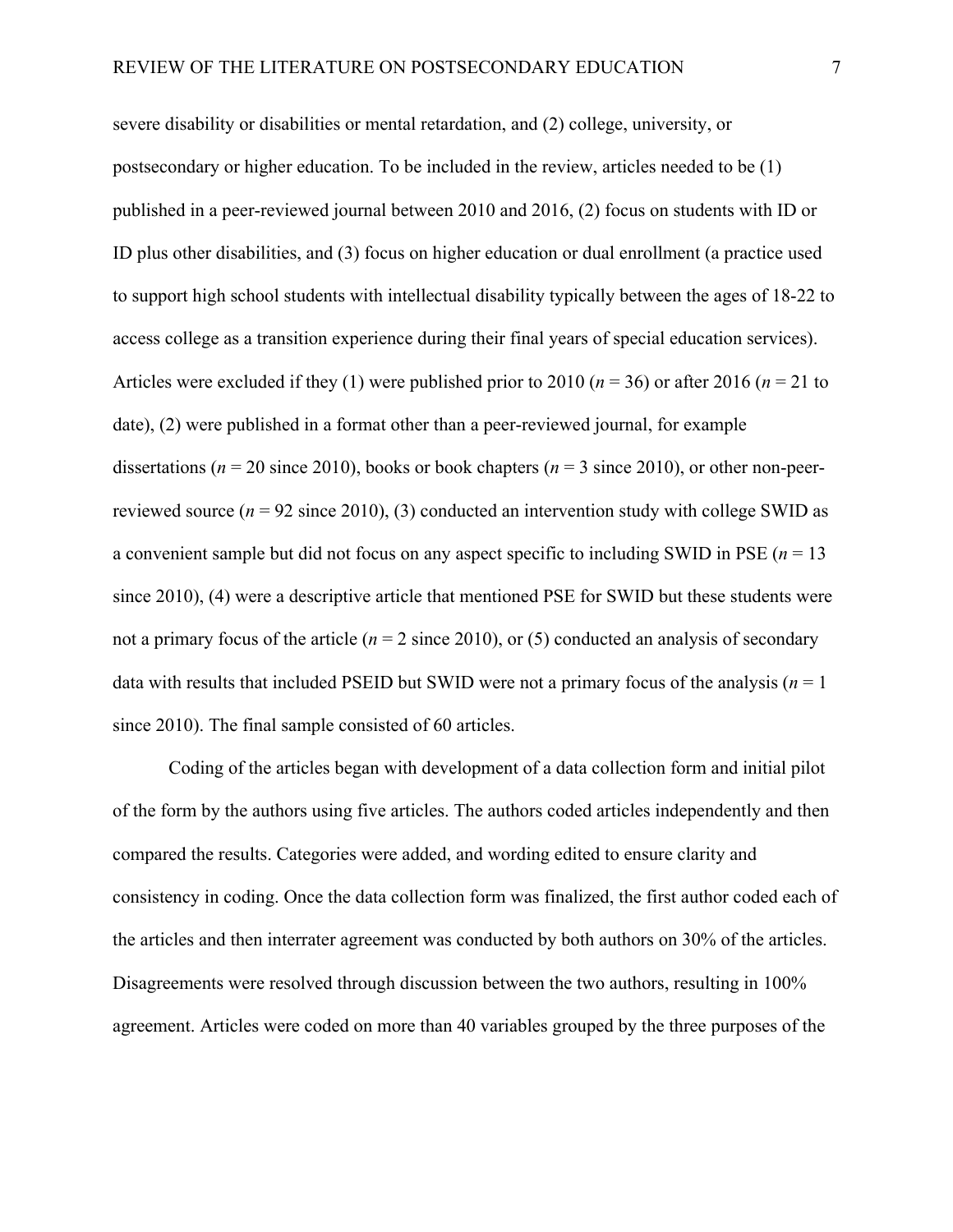review. Data were collected using an online form through Google Forms developed for the present study. Records were downloaded and analyzed in Microsoft Excel.

For purpose one, descriptive information including the year, authors, journal, and purpose was coded for all articles. Program characteristics were coded for any article that provided a program description. These characteristics consisted of the name, location, and type of college or university; type of students served; program length; and program components (inclusive academic coursework, specialized coursework, employment opportunities, housing, and credential). Locations were grouped together using the U.S. Census Bureau Regions (West, Midwest, Northeast, and South). For articles that conducted a research study (all articles that collected original data as well as two additional studies that analyzed secondary data), research methods including the sample, data collection methods, and design were coded.

For purpose two, any funding that supported the research study or program was coded. TPSID funding was determined as funding received by the USDOE OPE. Author affiliations were coded and compared with a list of TPSID Cohort One grantees on the Think College website (see https://thinkcollege.net/tpsid).

For purpose three, the PASS taxonomy (Dukes et al., 2017) was used to code the domain and subdomain of each article. This taxonomy addresses the following four domains and corresponding subdomains: student-focused support, program and institutional-focused support, faculty and staff-focused support, and concept and systems development (see Table 4 for domain descriptions and corresponding subdomains). To allow further comparison with the broader literature base on PSE for students with disabilities, articles were coded as containing original or nonoriginal data as well as the type of methodology used, with the same coding definitions as those provided by Madaus et al. (2016). Original data was defined as survey, measurement,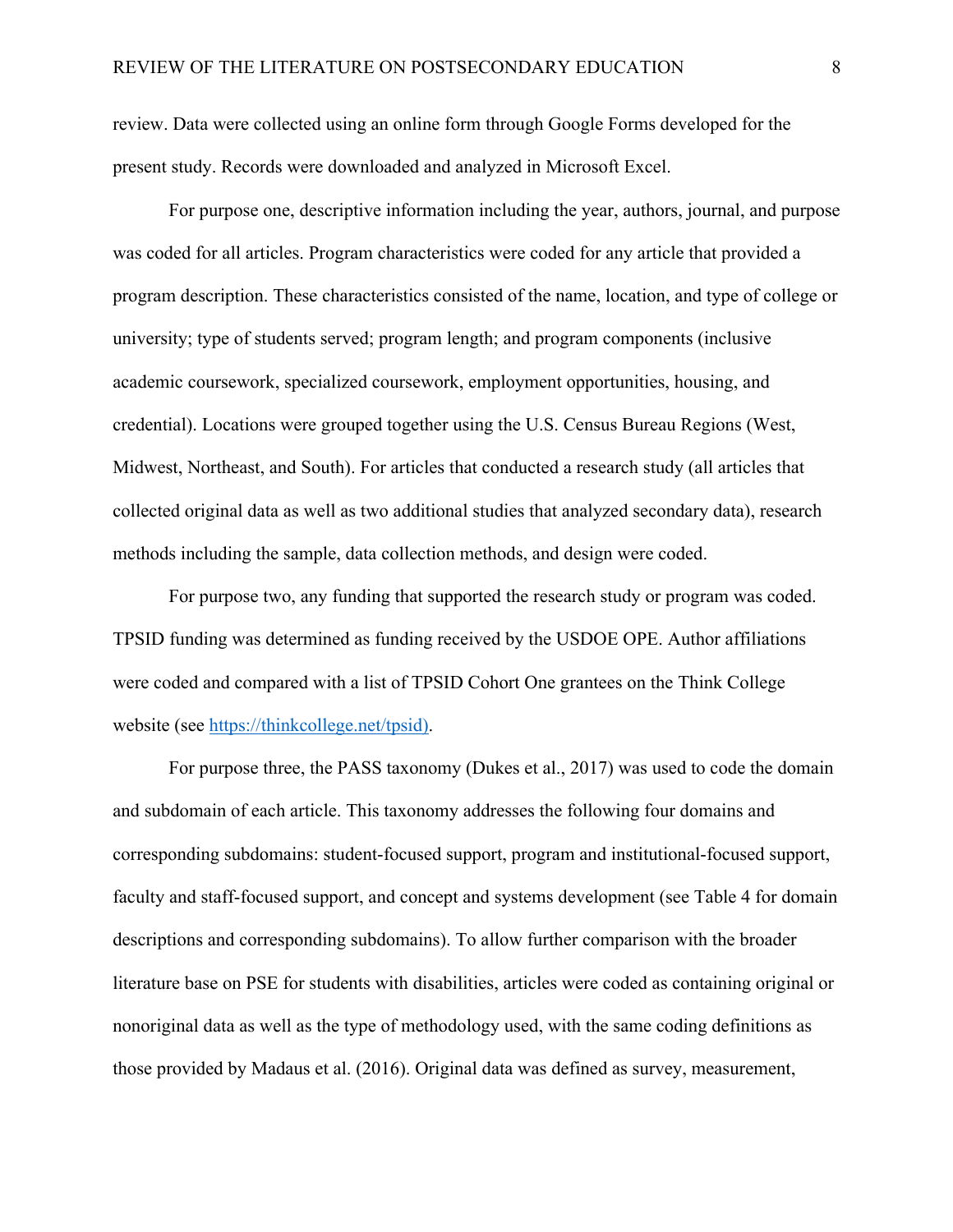evaluation, observational, or interview data. Both secondary analysis of larger datasets as well as simple program descriptions were not considered original data. If the article collected original data, the methodology used was coded as descriptive quantitative, qualitative, mixed methods, group design, or single subject design.

#### **Results**

#### **Purpose One: Describe Published Articles**

**Journal.** Table 1 displays the number of articles in each of the journals in which articles were published. Of the 60 peer-reviewed articles, the greatest number were published in the *Journal of Postsecondary Education and Disability* (*n* = 11, 18.3%), followed by the *Journal of Policy and Practice in Intellectual Disabilities* (*n* = 7, 11.7%), the *Journal of Vocational Rehabilitation* ( $n = 5$ , 8.3%), and *Inclusion* ( $n = 4$ , 6.7%). A substantial number ( $n = 16$ , 26.7%) were published in journals other than those listed in Table 1 (see note).

**Setting.** Components of higher education programs were described in 35 articles. The majority of all programs described were at four-year (82.9%) and public (62.9%) IHEs. Programs located in the south were described in the highest number of articles (60%, vs. Midwest 22.9%, West 8.6%, and Northeast 5.7%). The most frequently stated program length was two years (40%). The program name was stated in slightly less than half of all articles (45.7%). In terms of the type of students served (adult vs. high school), 8.6% of articles stated the program served dually enrolled students, 14.2% served only adults, and 8.6% served both; this information was missing in more than two-thirds of articles (68.6%). In terms of program components, 77.1% stated the program included inclusive academics, 31.4% stated the program included specialized coursework, 57.1% stated the program included employment opportunities, 40% stated the program provided housing, and 31.4% stated the program offered a credential.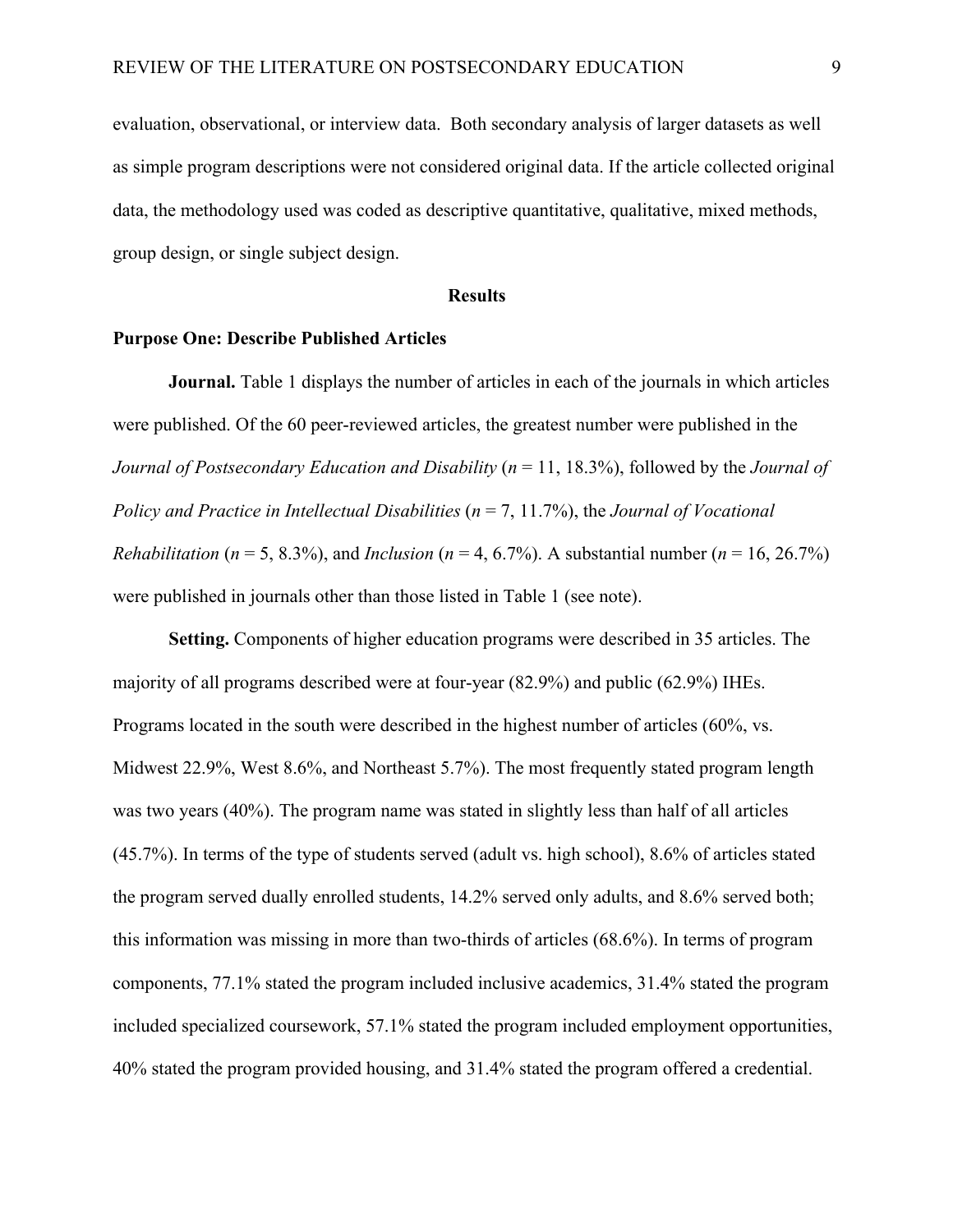Only five articles (14.3%) provided a description of the program that addressed all five of these components. Only two articles (5.7%) described all of the above program variables that were coded.

**Purpose.** The stated purpose of each article was coded, and common purposes were grouped together in categories (see Table 2). The most frequent purposes were to evaluate the perspectives of stakeholders (*n* = 22) or describe a particular PSE program for SWID (*n* = 14).

**Methods.** In addition to the 40 studies that collected original data, two studies analyzed only secondary data. Therefore, methods for 42 research studies were coded. Secondary data sources were analyzed in four studies altogether and consisted of the NLTS2 dataset, the RSA-911 dataset, the National Core Indicators Adult Consumer Survey (NCI ACS), and existing student journals from a class. In surveys of the characteristics of PSE programs ( $n = 8$ ), the Think College database was used to identify sites in 7 (87.5%) studies.

The most frequent type of participant was SWID ( $n = 20$ ), followed by program staff ( $n =$ 10), students with other disabilities  $(n = 10)$ , and students without disabilities (i.e., typical college population;  $n = 9$ ). Of the studies that included SWID as participants, 10 studies had a sample size of between one and 10 students. Four studies had a sample size of 11-20 SWID and an additional two studies had a sample size in this range but did not specify how many of the participants had intellectual disability. Three studies had larger sample sizes ( $n = 21$ , Moore & Schelling, 2015; *n* = 125, Ross, Marcel, Williams, & Carlson, 2013; and *n* = 17,478, Grigal, Migliore, & Hart, 2014). The remaining study did not specify the number of participants with intellectual disability. Of the 20 studies that included SWID as participants, 10 included students with other disabilities (not including peer mentors/tutors) in the sample. These included students with ASD ( $n = 6$ ), students with disabilities other than ID or ASD ( $n = 3$  studies), and students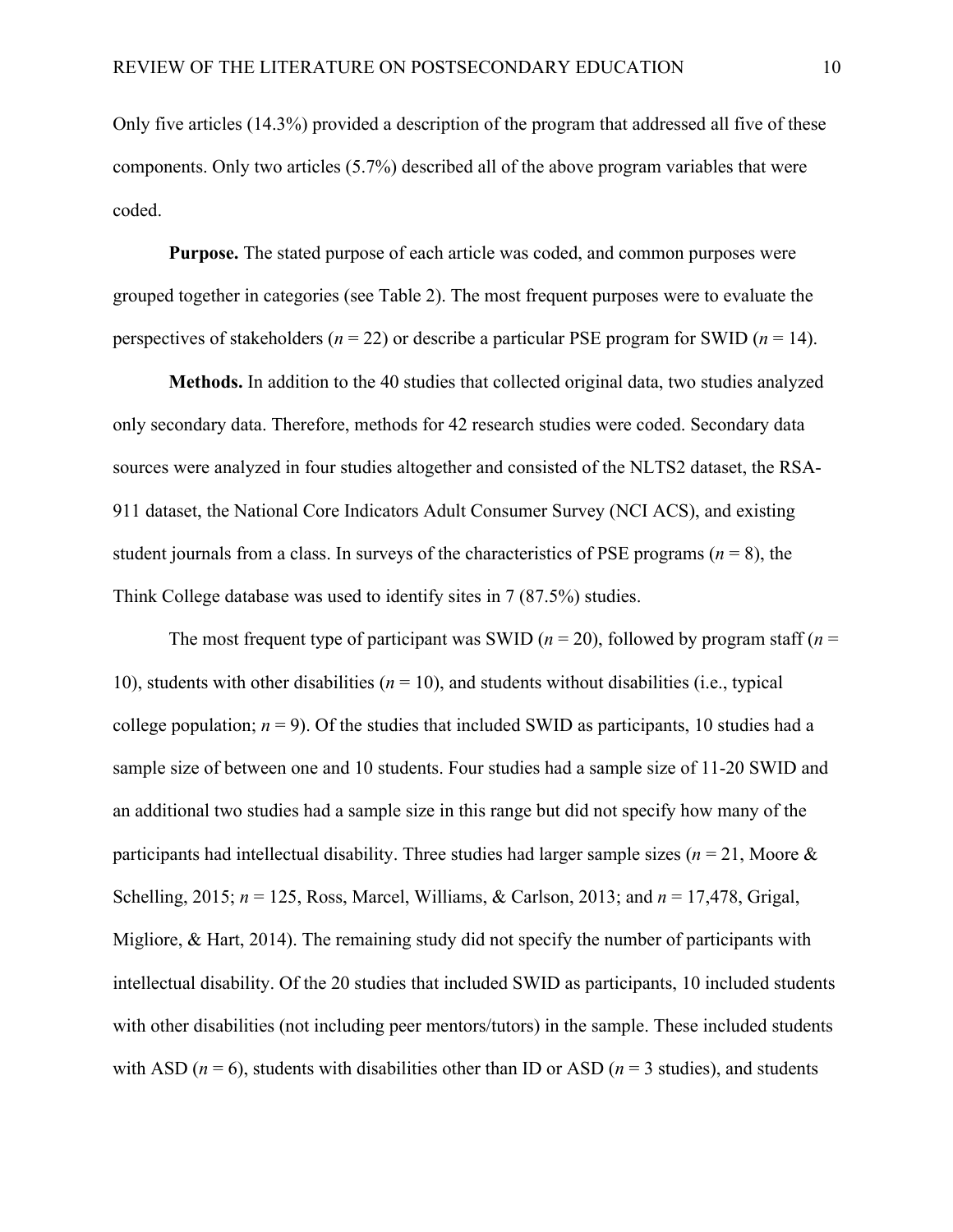with intellectual or developmental disabilities (i.e., the number with intellectual disability was not specifically stated,  $n = 1$ ). Across the 20 studies that included SWID as participants, 15 collected data while students were enrolled in postsecondary education, 4 studies collected data after students exited postsecondary education, and 1 study collected data when individuals exited the VR system. Only one study reported on the outcomes of students who attended PSE across multiple sites (two sites; Moore & Schelling, 2015).

Data collection methods and design are shown in Table 3. The most frequently used data collection method was a survey or questionnaire ( $n = 26$ ; 61.9% of research studies). Description of quantitative data was the most common design (*n* = 28; 66.7% of research studies), although a substantial number of research studies used qualitative design (*n* = 17; 40.5%).

#### **Purpose Two: Determine Impact of Federal Funding on Research**

Twenty-five articles reported a funding source (41.7%). Six articles reported more than one funding source, for a total of 32 funding sources. The most frequent source of funding was the USDOE OPE  $(n = 14)$ . Studies were also funded by the U.S. Department of Health and Human Services, Administration on Intellectual and Developmental Disabilities (*n* = 5); the National Institute on Disability and Rehabilitation Research (*n* = 4); the U.S. Department of Education with no office specified  $(n = 2)$ ; as well as other sources including foundation funds  $(n$ = 7). The majority of funding sources were federal funds (27 of the 32 funding sources). To further evaluate the impact of TPSID funds, the affiliations of authors were compared to the list of TPSID Cohort One sites. For 41 studies (67.2%), at least one author was affiliated with a site that received TPSID Cohort One funds.

#### **Purpose Three: Compare PSEID and PSED Research**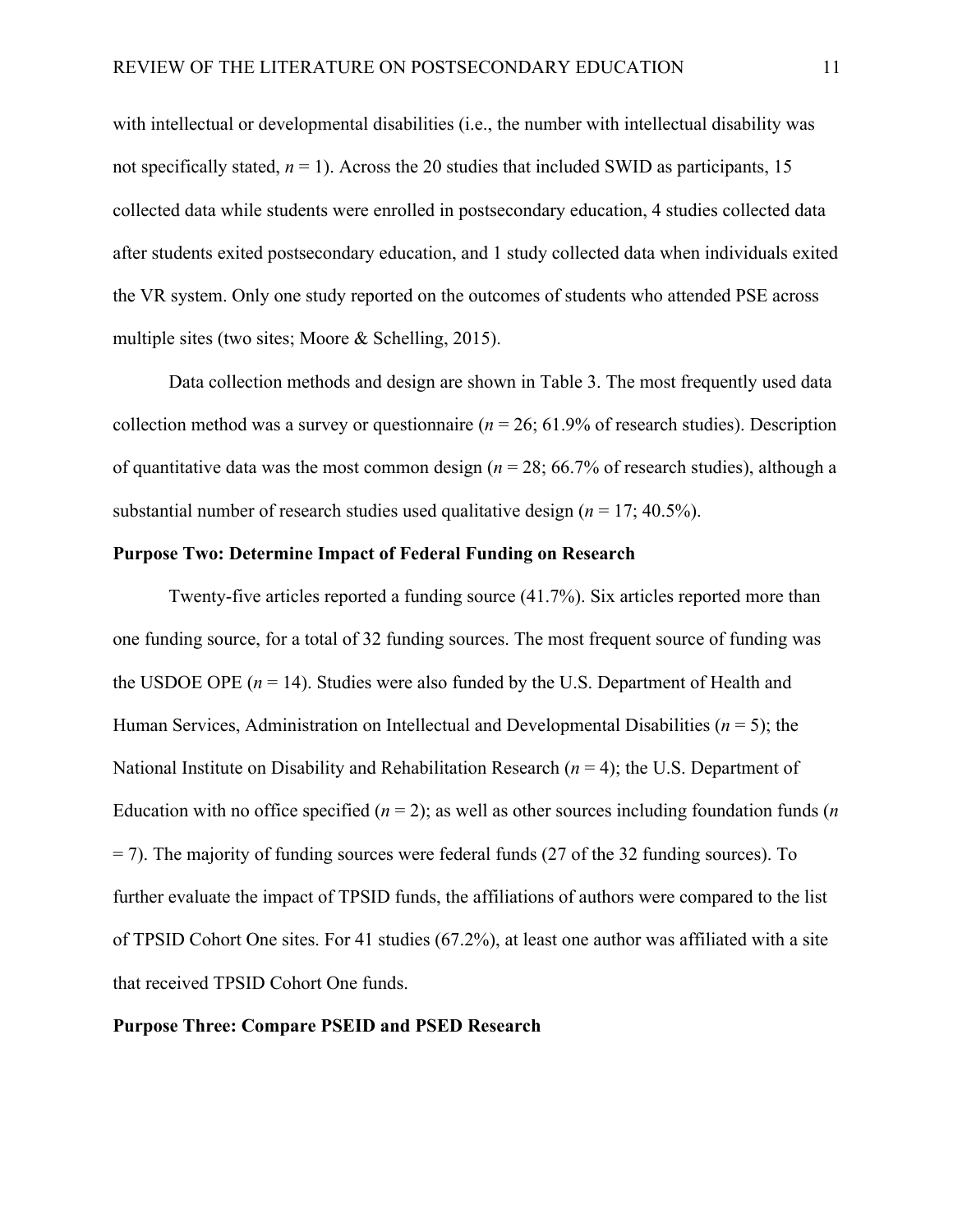Across the 60 articles in the review, most articles were in the domains of program and institutional-focused support ( $n = 23, 37.7\%$ ) or student-focused support ( $n = 17, 27.9\%$ ). Fewer articles were in the domains of faculty and staff-focused support (*n* = 2, 3.3%), and concept and systems development  $(n = 9, 14.8\%)$ . See Table 4 for the number of articles coded in each subdomain. Ten articles did not fit in any domain (16.4%). Of all articles included in the review, 40 (66.7%) presented original data and 20 (33.3%) did not present original data. The methodologies used were: descriptive quantitative ( $n = 22, 55\%$ ), qualitative ( $n = 10, 25\%$ ), mixed methods ( $n = 5$ , 12.5%), and single subject ( $n = 3, 7.5\%$ ).

**Program and institutional-focused support domain**. More than one third of the articles  $(n = 23)$  were in the program and institutional support domain. Within this domain, most articles  $(n = 13)$  fit within the "general or specific descriptions of disability programs or components" subdomain. These articles included both descriptions of a particular program for SWID (e.g., Kelley & Westling, 2013; Rogan, Updike, Chesterfield, & Savage, 2014) as well as descriptions of programs nationwide with information gathered through a survey (e.g., Grigal et al., 2012; Papay & Bambara, 2011). Other articles in this domain focused on program development (e.g., Papay & Griffin, 2013; Plotner & Marshall, 2015); experiences, perceptions, knowledge, attitudes, or beliefs of peer mentors (e.g., Culnane, Eisenman, & Murphy, 2016); program evaluation (e.g., Lynch & Getzel, 2013; Ryan, 2014); and institutional policies/procedures (e.g., Westling, Kelley, & Prohn, 2016). Of the 23 articles in this domain, only 13 analyzed original data, indicating a high degree of general descriptive articles in this domain.

**Student-focused support domain**. Within the student-focused support domain, all articles either collected original data or conducted a secondary analysis of existing data, indicating a strong focus on data-based articles within this domain. Almost half of the articles (*n*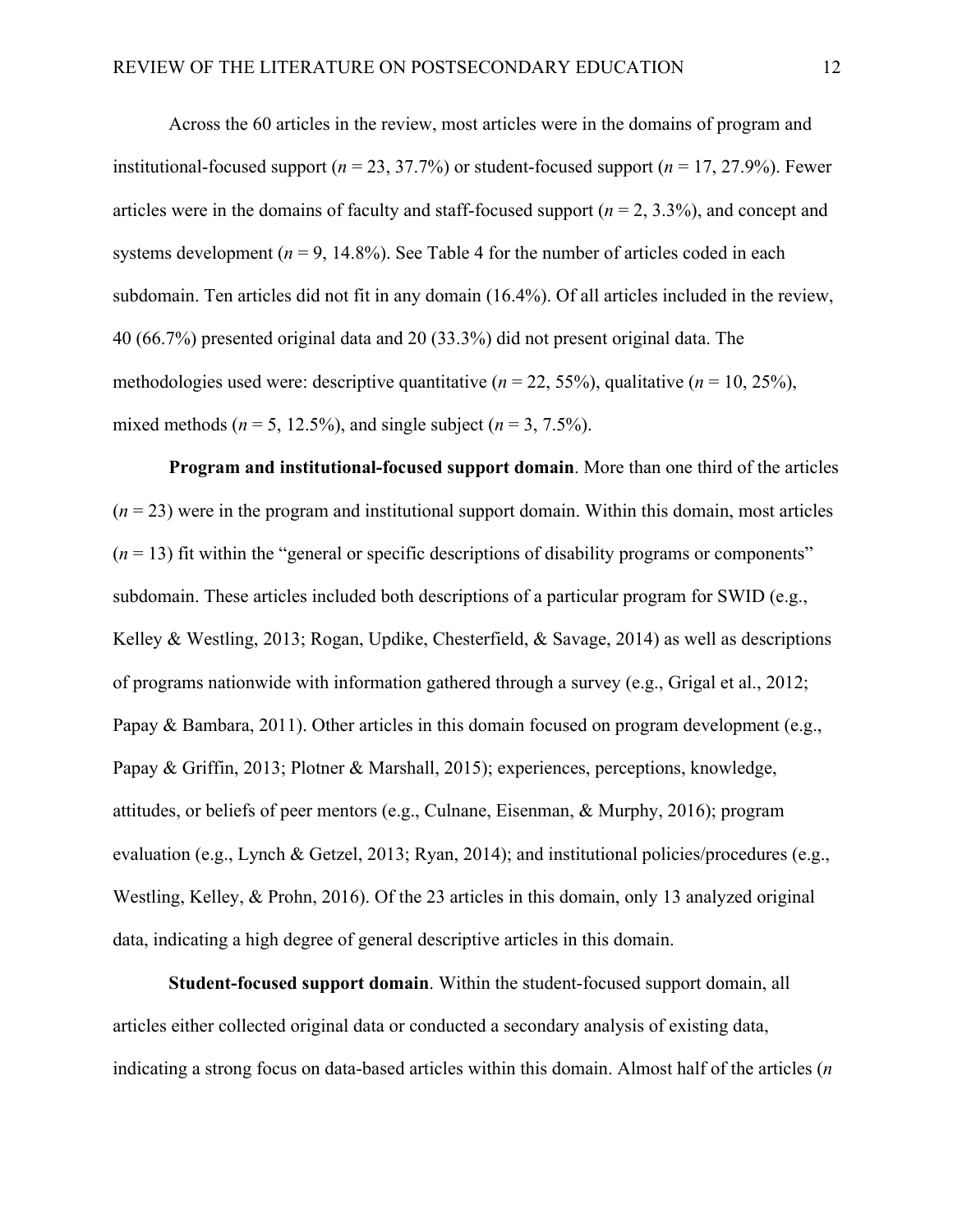= 7) were in the "experiences, perceptions, knowledge, attitudes, or beliefs of students with disabilities" subdomain. Five of these articles were qualitative studies of the experiences or perceptions of SWID and the remaining two articles used descriptive quantitative methods. Three articles in this domain fit in the "post-undergraduate program experiences and/or outcomes" subdomain (Butler, Sheppard-Jones, Whaley, Harrison, & Osness, 2016; Moore & Schelling, 2015; Ross et al., 2013). Although sample sizes were small for all three studies, SWID who attended PSE were reported to experience favorable outcomes in terms of employment, health, and independent living.

Two studies fit into the subdomain of "learning/using study skills, learning strategies." These were intervention studies that taught note-taking skills (Reed, Hallett, & Rimel, 2016) and collateral academic skills (Chezan, Drasgow, & Marshall, 2012), both with positive findings. The remaining five articles did not fit into any subdomain. These were a study on the development and use of a social network instrument (Eisenman, Farley-Ripple, Culnane, & Freedman, 2013), an intervention for teaching requesting and using accommodations (Mazzotti, Kelley,  $& Coco, 2015$ ), an intervention for supporting task engagement and social interactions in internships (Gilson & Carter, 2016), a qualitative study of students' perspectives on selfdetermination (Ankeny & Lehmann, 2011), and vocational rehabilitation (VR) data on the participation of SWID in higher education (Grigal et al., 2014).

**Faculty and staff-focused support**. Only two articles aligned with the faculty and staff focused support domain and both addressed the "faculty knowledge, attitudes and beliefs" subdomain. Gibbons, Cihak, Mynatt, and Wilhoit, (2015) and Jones, Harrison, Harp, and Sheppard-Jones (2016) both conducted surveys at single institutions of higher education in the southeastern U.S. and collected original data. Gibbons et al. surveyed university faculty and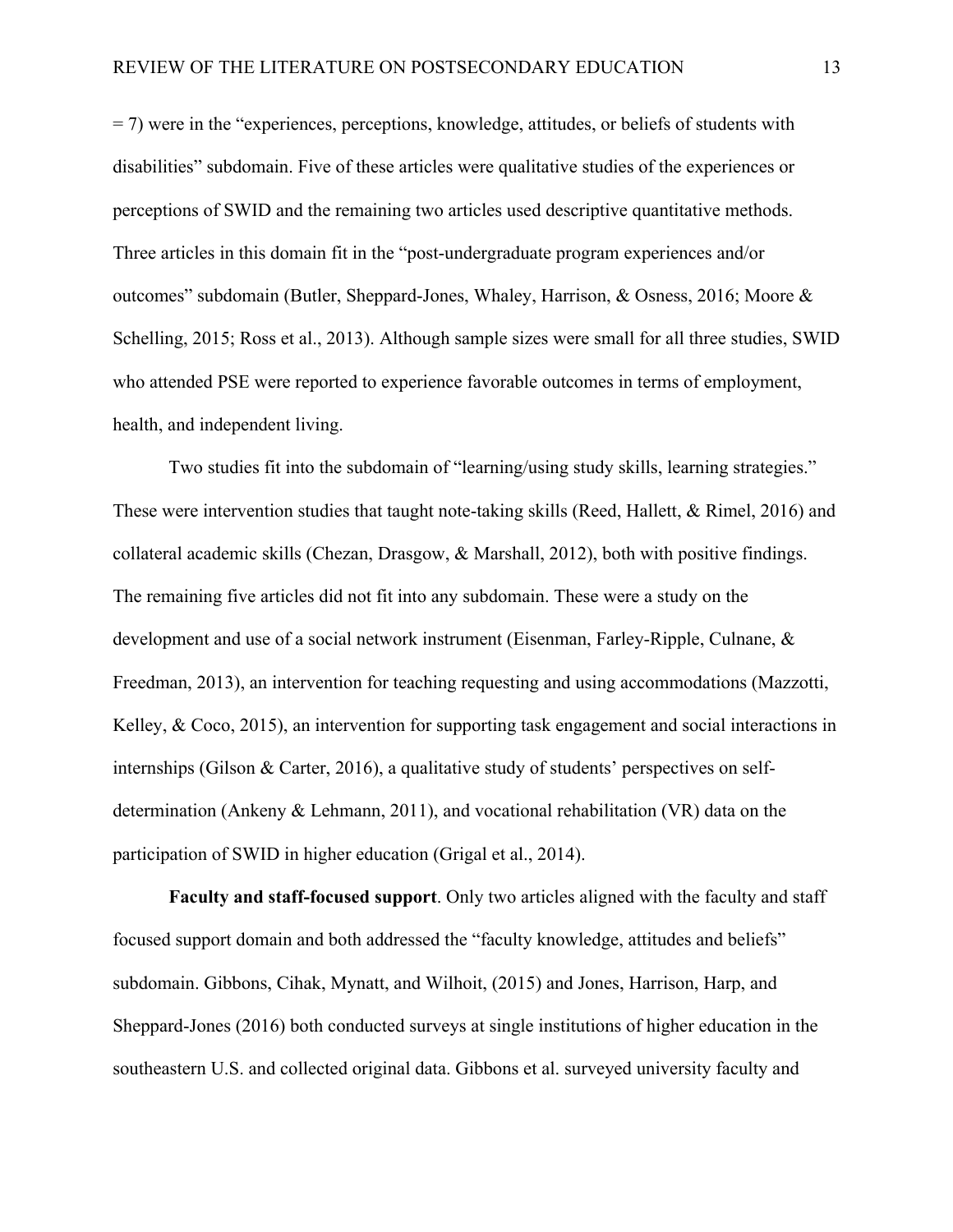students about their beliefs related to PSEID and autism. Results highlight a willingness to embrace these programs but with faculty showing greater concerns about the effects in the classroom and the potential negative impact on peers. Faculty participants indicated more uncertainty about inclusion of SWID than did students. Jones et al. found faculty who had experience with PSEID perceived both personal and professional growth for students and instructors, including academic gains, social gains, and personal gains. Identified barriers included the challenges of academic rigor and issues related to communication.

**Concept and systems development**. Nine articles fit into the concept and systems develop domain. Two ascribed to the evaluation metrics and methods subdomain; Grigal, Dwyre, Emmett, and Emmett (2012) focused on the development of an evaluation tool for dual enrollment PSE programs and McEathron, Beuhring, Maynard, and Mavis (2013) focused on developing a taxonomy for PSE programs. A single article, Hosp, Hensley, Huddie and Ford (2014) aligned with the subdomain of assessment instruments. This study determined the criterion-related validity for using curriculum-based measurement for PSE for students with ID. The majority of the articles  $(n = 6)$  were in the subdomain "conceptual models or discussion of issues in disability services" and did not present original data.

#### **Discussion**

#### **Describing Recent PSEID Research**

Legislation and subsequent federal funding in recent years have led to increased opportunities for individuals with intellectual disability to obtain postsecondary education. This increase in program development and access have been paralleled in a growing body of research. From 2010 to 2016, there were 60 articles published in peer-reviewed journals, an average of 8.6 studies per year. In comparison, 24 articles (including dissertations) were included in a decade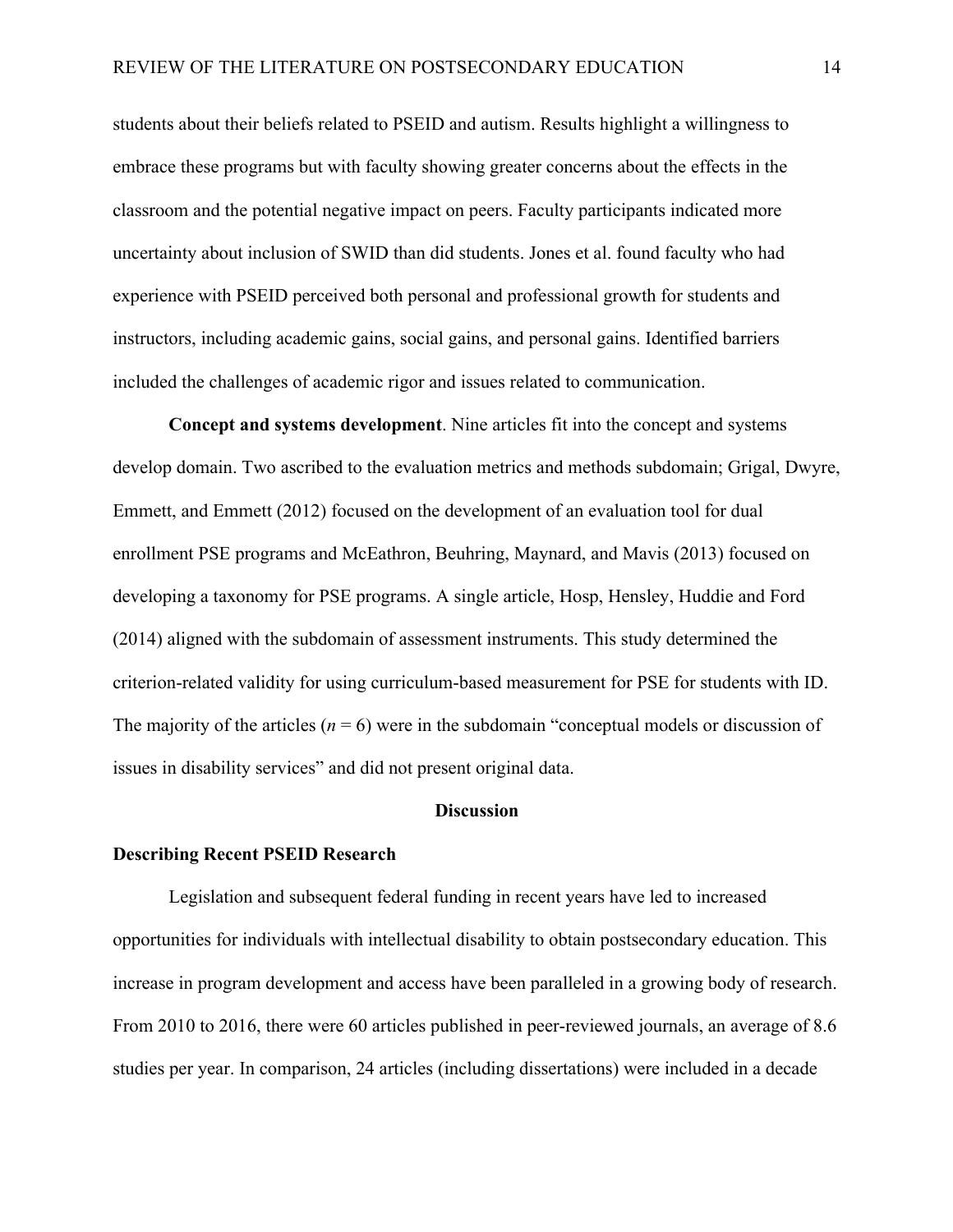long review (2001-2010) conducted by Thoma et al. (2011), an average of 2.4 studies per year. Although this 150% increase is striking, the average number of studies still does not come close to paralleling the number of studies published in the literature on PSED which averaged 61.5 per year over the most recent period reviewed (2007-2012; Madaus et al., 2016). Therefore, research on PSE for SWID constitutes a growing, but still relatively small, portion of all research on PSE for students with disabilities.

Articles in the present review were distributed across 28 journals, suggesting this type of research has more than one "home." A similar finding was reported by Madaus et al. (2016) in their review of literature on PSE for students with disabilities in general. Madaus et al. state the breadth of journals in which research is published:

presents both challenges and opportunities for higher education. It is at first a challenge as the breadth of journals may obfuscate critical trends in higher education and disability by scattering related findings about common problems across multiple constituencies. Further, the breadth of journals means that there are no common research guidelines applied consistently throughout the research literature, thus weakening the ability to cogently inform the field of new and critical findings. Yet there is also opportunity, as the literature clearly reflects multidisciplinary interest, thus providing a broader lens to examine important topics. (p. 7)

These comments on the challenge and opportunity certainly apply to research on PSEID as well. Of particular note is the majority of journals in which articles were published were disability- or special education-focused and few studies were published in higher education-focused journals. Greater attention to and inclusion of studies on PSEID in higher education literature would offer an audience of higher education researchers an opportunity to learn about the nature, structure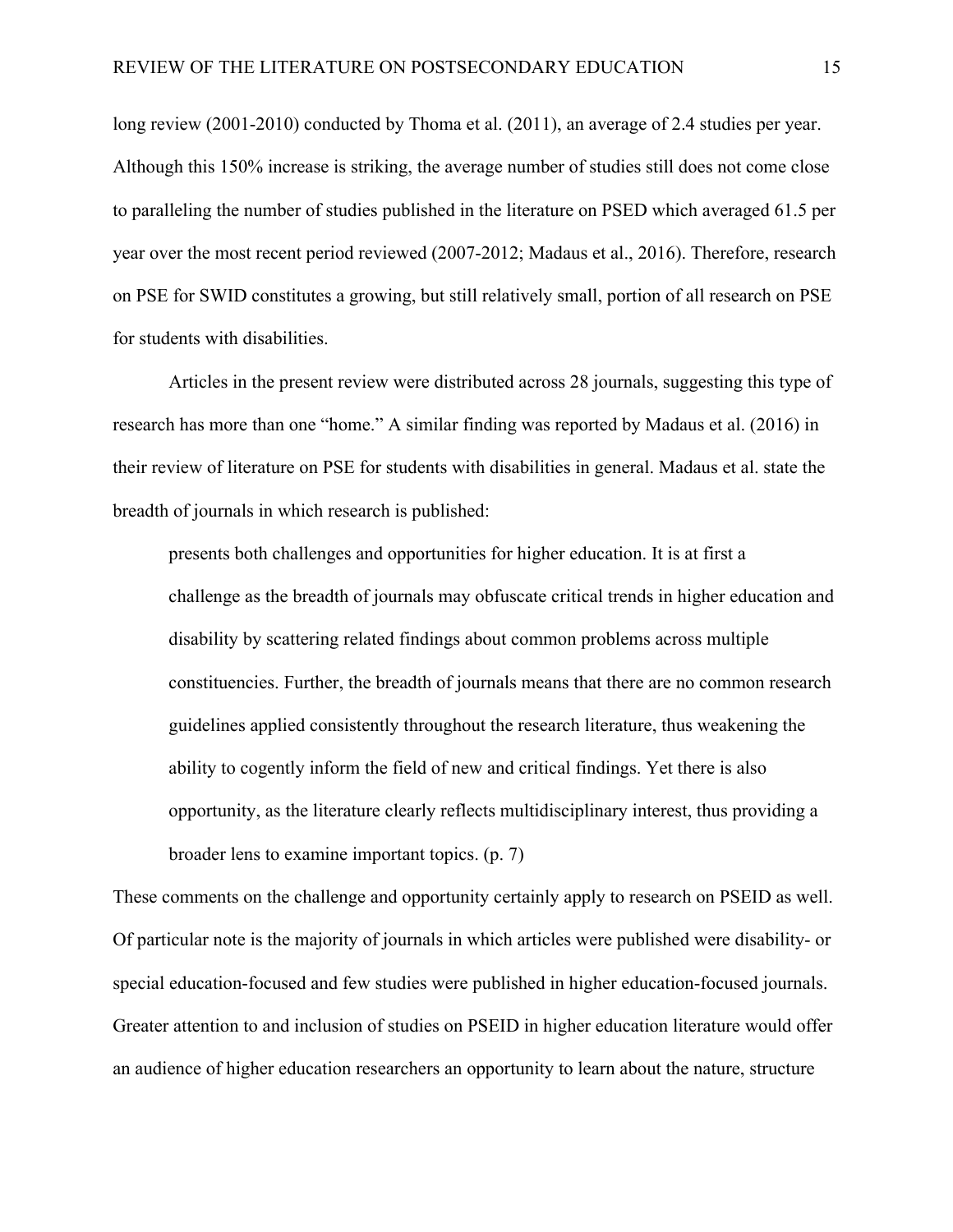and outcomes of these programs. It may also lead members of the higher education community to reflect on how the inclusion of students with ID in their respective colleges and universities might impact their future research and practice. However, the lack of publications in mainstream higher education journals may not reflect a lack of interest or effort on the part of researchers. It is possible that disability focused research is not as welcomed or successful in getting published in higher education journals due to decisions made by editorial staff or review determinations made by field editors. If these individuals do not value research on students with disabilities or feel it would not be of interest to their readership, then likely studies focusing on disability issues will remain unpublished in higher education journals.

#### **Determining Impact of TPSID Funding**

The present review found an increase in the volume of articles published in peerreviewed journals since TPSID funding began in 2010. The review also found a substantial number of articles – two thirds – had at least one author who was affiliated with a site that received TPSID Cohort One funding. The TPSID program also seemed to influence the region in which the preponderance of the research was conducted, the southeastern region of the US. Twenty-one (60%) of the studies reviewed were conducted in the south. The Midwest produced 23%, while the northeast and western states both offered less than 10%. These figures ascribe to the receipt of TPSID grants – one third of the TPSID Cohort One grantees were located in the southern region – and states such as North Carolina, Tennessee, South Carolina and Georgia have strong regional coordination.

Additionally, the most frequently cited funding source was the U.S. Department of Education, Office of Postsecondary Education, the source of TPSID funding. It is clear the TPSID model demonstration program, either directly through increased staffing or indirectly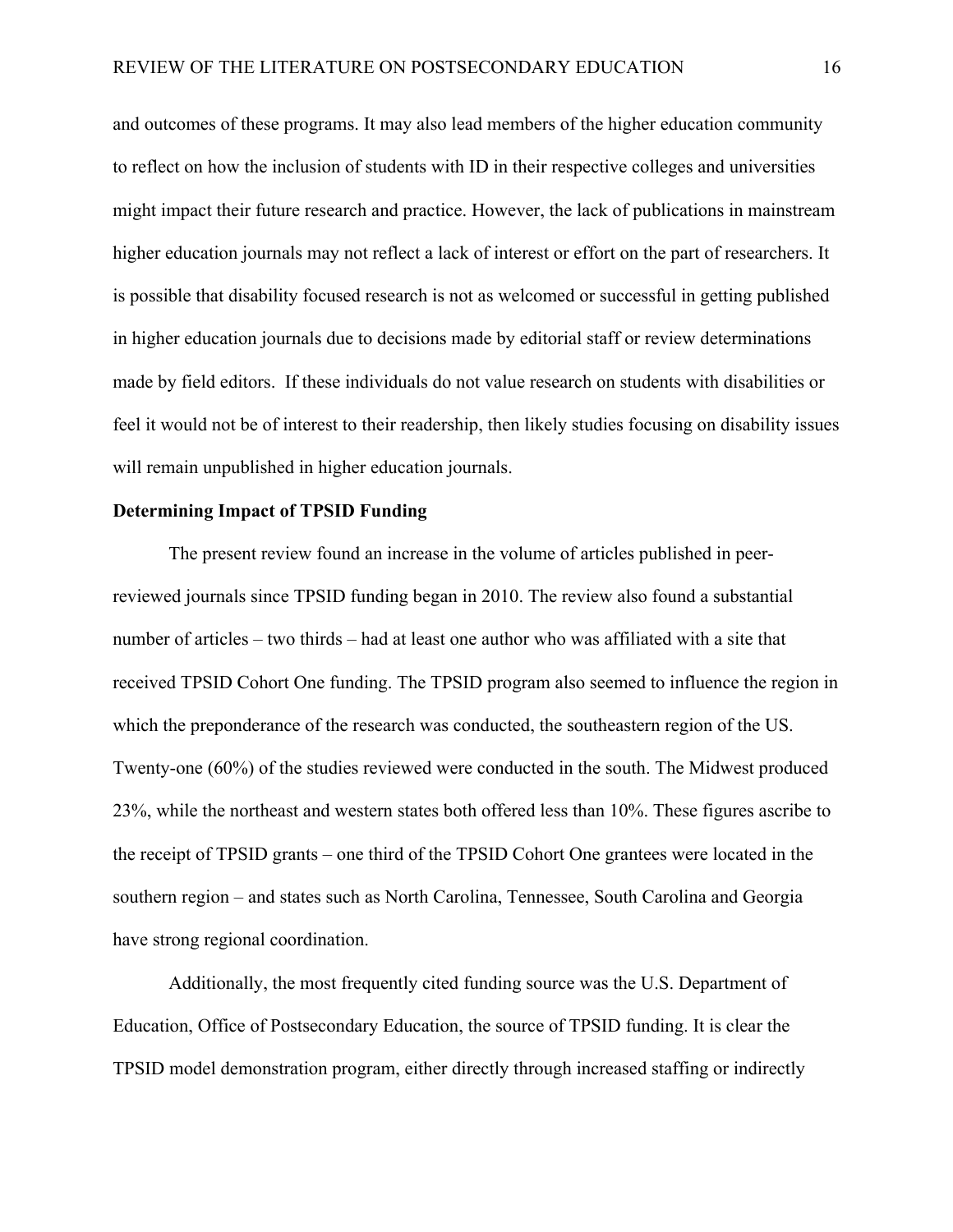through increased attention or desire to seek evidence-based practice, has benefitted the field of PSEID in terms of research as well as practice.

#### **Comparing PSEID Research to PSED**

In the review conducted by Madaus et al. (2016) of literature on PSE for students with disabilities, 42.4% of articles were student-focused support, 29% were program and institutionalfocused support, 13.4% were faculty and staff-focused support, and 13.3% were concept and systems development. The present review found in the recent body of research on PSEID, there are more studies on program and institutional-level support (37.7%) and fewer on studentfocused support (27.9%) than PSED literature. One potential explanation for the greater attention given to programs and institutions in the literature on PSEID is this newly developed field required a paradigm shift for SWID to obtain postsecondary education, necessitating descriptions of programs and guidance on program development.

Another potential explanation is the higher percentage of research on student-focused support in the Madaus et al. (2016) review is because this domain includes the practice of accessing the disability services office (DSO). Students with disabilities access this office as their primary means of obtaining academic accommodations or needed supports for course or campus access, therefore it is logical that there is a strong emphasis on this practice in PSED research. However, students with ID have not utilized the DSO as consistently as have other students with other disability (Grigal et al., 2016). And while the leading professional organization for disability support professionals, the Association of Higher Education and Disability (AHEAD) has offered guidance about how DSS should serve students with ID (Thompson, Weir, & Ashmore, 2011), it is incumbent on DSO personnel to educate themselves about their role in supporting programs and providing services to SWID.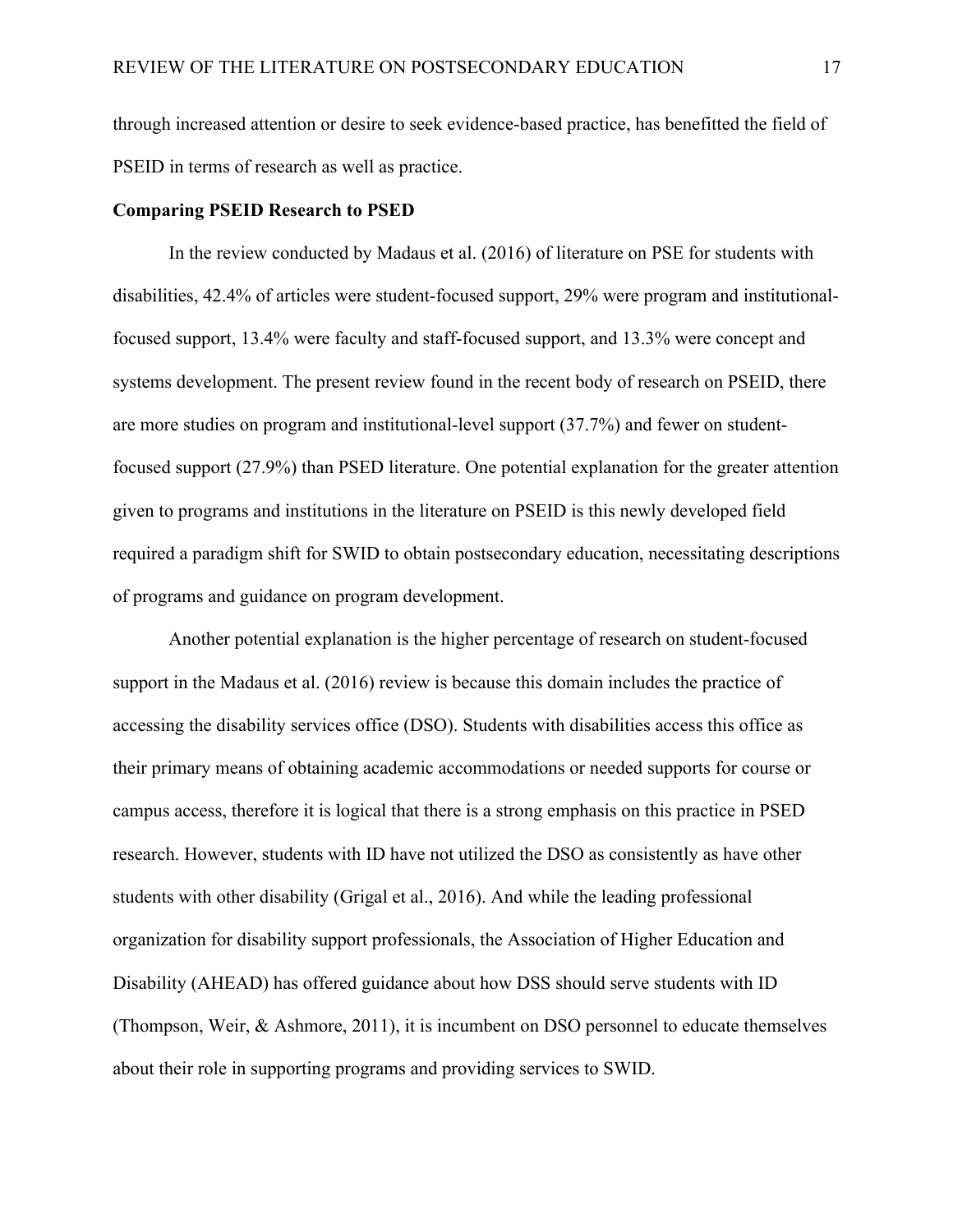**PSEID outliers from the PASS taxonomy.** There were 10 articles (16.4%) on PSEID that did not fit into the existing PASS taxonomy. The bulk of these reflected perspectives of stakeholders who may not be as prevalent in research in higher education on students with other kinds of disability. Supports for college SWID may stem from peers, from their school system (if dually enrolled), and from parents or adult service providers. The complex nature of the support systems involved with college access for SWID may be the reason a number of articles did not fit the PASS taxonomy. SWID, even those attending college, may still be more reliant on their parents than other college students with or without disability. They may also be involved with other agencies due to needed supports or benefits associated with their disability such as VR, Social Security, or Medicaid. The 10 articles that did not fit into one of the four domains primarily focused on perspectives of stakeholder groups including adult service providers (Sheppard-Jones, Kleinberg, Druckemiller, & Ray, 2015), parent/family members (Martinez, Conroy, & Cerreto, 2012; Griffin, McMillan, & Hodapp, 2010); college students (Griffin, Summer, McMillan, Day, & Hodapp, 2012; Izzo & Shuman, 2013; May, 2012; and Westling, Kelley, Cain, & Prohn, 2013).

The remaining two articles focused on statewide development (Mock & Love, 2012; Smith & Benito 2013). The emergent nature of the field of inclusive higher education and the need for policy development and alignment of the aforementioned state and local systems also may be a more disability-specific dynamic associated with college SWID.

It could be as PSE options expand and access to existing supports via DSO become more prevalent for students with ID, the proportion of research in higher education that focuses on student supports may grow. However, the exclusion of literature reflective of issues relevant to the ID population such as peer supports, adult service provider roles, and family needs is worth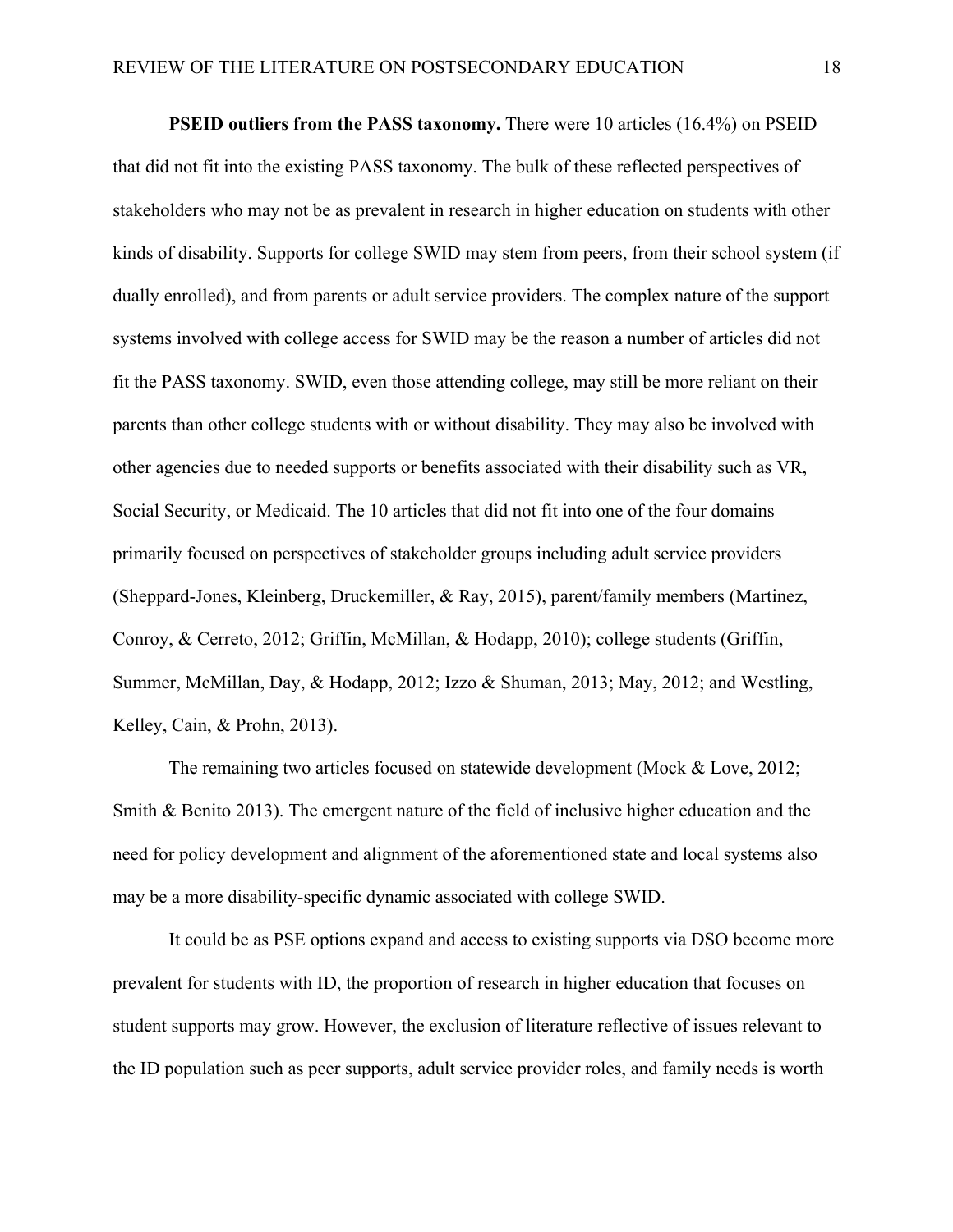considering as the PASS taxonomy is refined. Future modifications should ensure the taxonomy addresses research on all students with disability, including research on stakeholder groups specific to SWID. This may help to prevent exclusion of important studies from the canon of PSE literature on disability. However, for the purposes of this study there was enough similarity in the two bodies of literature that the PASS taxonomy could be applied to more than 80% of the articles.

**Research base similarities**. There were similar percentages of studies in the present review that used original data compared to the Madaus et al. (2016) review. Two-thirds of the present studies used original data compared to approximately 60% of the articles reviewed by Madaus et al. Further, there was a very high degree of similarity in methodologies used compared to literature reviewed by Madaus et al. The methodologies of studies in the review by Madaus et al. were: descriptive quantitative 55%, qualitative 29%, mixed methods 10.1%, and group or single subject 6%. This could be interpreted as an encouraging finding, suggesting methodologies used in studies on PSEID parallel those used in studies on PSED. However, both fields of study demonstrate a need for more rigorous empirical studies. Without this, "the field may be at risk of disseminating and potentially endorsing myths of practice that are at best ineffective and at worst, harmful for students" (Madaus et al., 2016, p. 9). **Limitations**

As with any literature review, the present review has a number of limitations. First, it is possible studies were missed in the keyword search. Within this particular field, there have been many terms used to describe PSE (e.g., postsecondary education, higher education, college/university, inclusive higher education, dual enrollment transition program, etc.) as well as many terms used to describe SWID (including intellectual and developmental disabilities, cognitive disabilities, significant disabilities, severe disabilities, etc.).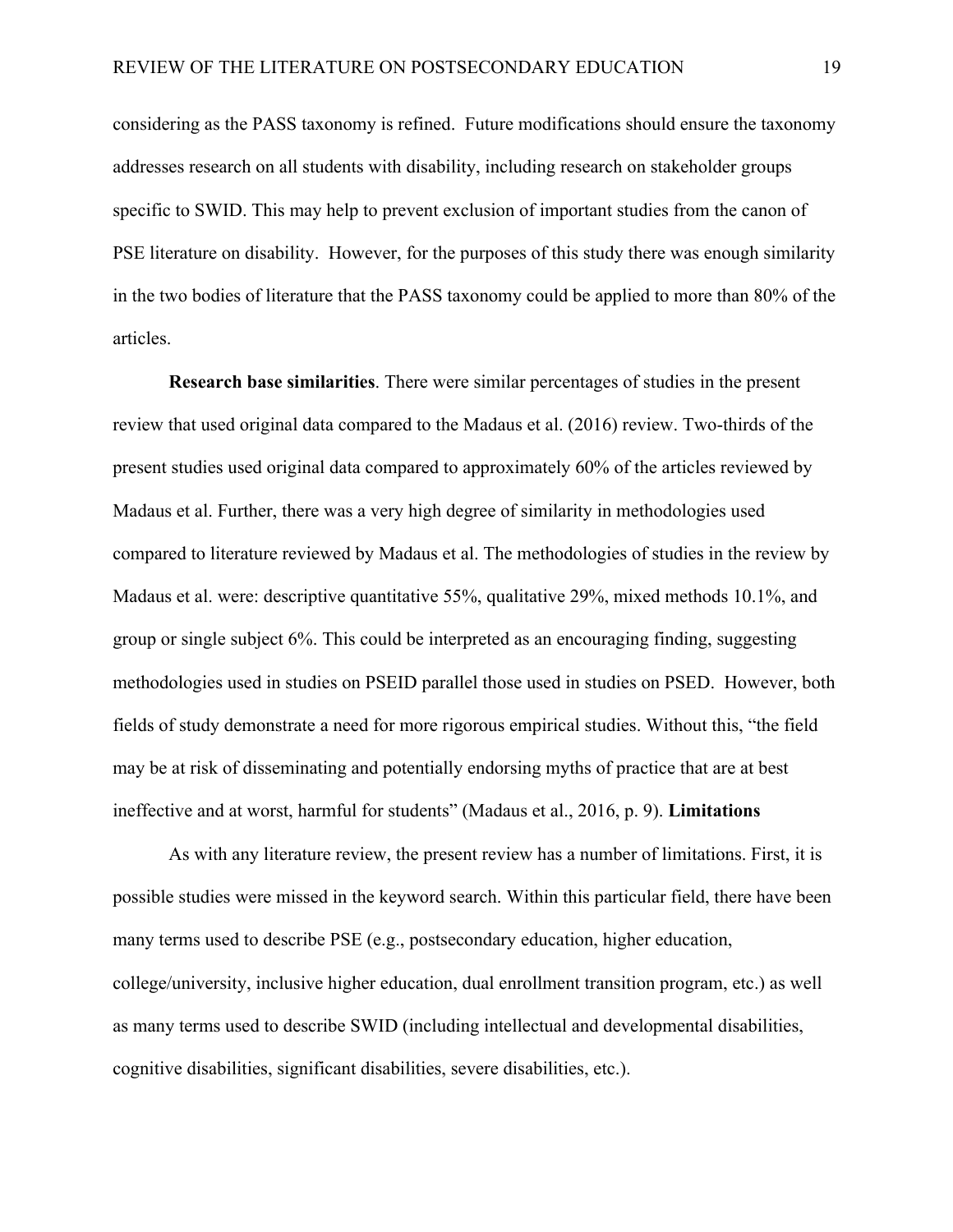Second, it is likely more studies from TPSID Cohort One than those identified in this review will be published, given the length of time it takes to prepare and publish research findings. Therefore, it is possible studies supported by TPSID Cohort One funding were missed by the timeframe for this review.

Third, the information provided in published articles is not sufficient to determine whether authors were directly associated with TPSID funds. It is possible authors may have been at sites that received TPSID funding but the authors themselves were unconnected with the TPSID grant.

Fourth, the present review excluded 20 dissertation studies published between 2010 and 2016. Anecdotally, we noticed many of the dissertation studies employed more rigorous quantitative and qualitative methodologies than articles published in peer-reviewed journals. The findings of dissertation studies will be examined in a future review, although we encourage the authors of these valuable dissertation studies to publish their findings in peer-reviewed journals in order to reach a wider audience.

Fifth, 13 studies were excluded that examined the impact of an intervention with postsecondary SWID but did not specifically focus on access or success in postsecondary education. These studies used either single subject or group research designs with small numbers of participants to study interventions for academic skills such as reading comprehension or vocabulary acquisition or the use of assistive technology for skills such as navigation or time management and specifically stated that the purpose of the study was to examine the impact of the intervention. Such studies were excluded to ensure the studies reviewed focused on access to PSEID and studies that involved SWID as a sample of convenience to examine the impact of an intervention were excluded. However, research examining the impact of an intervention with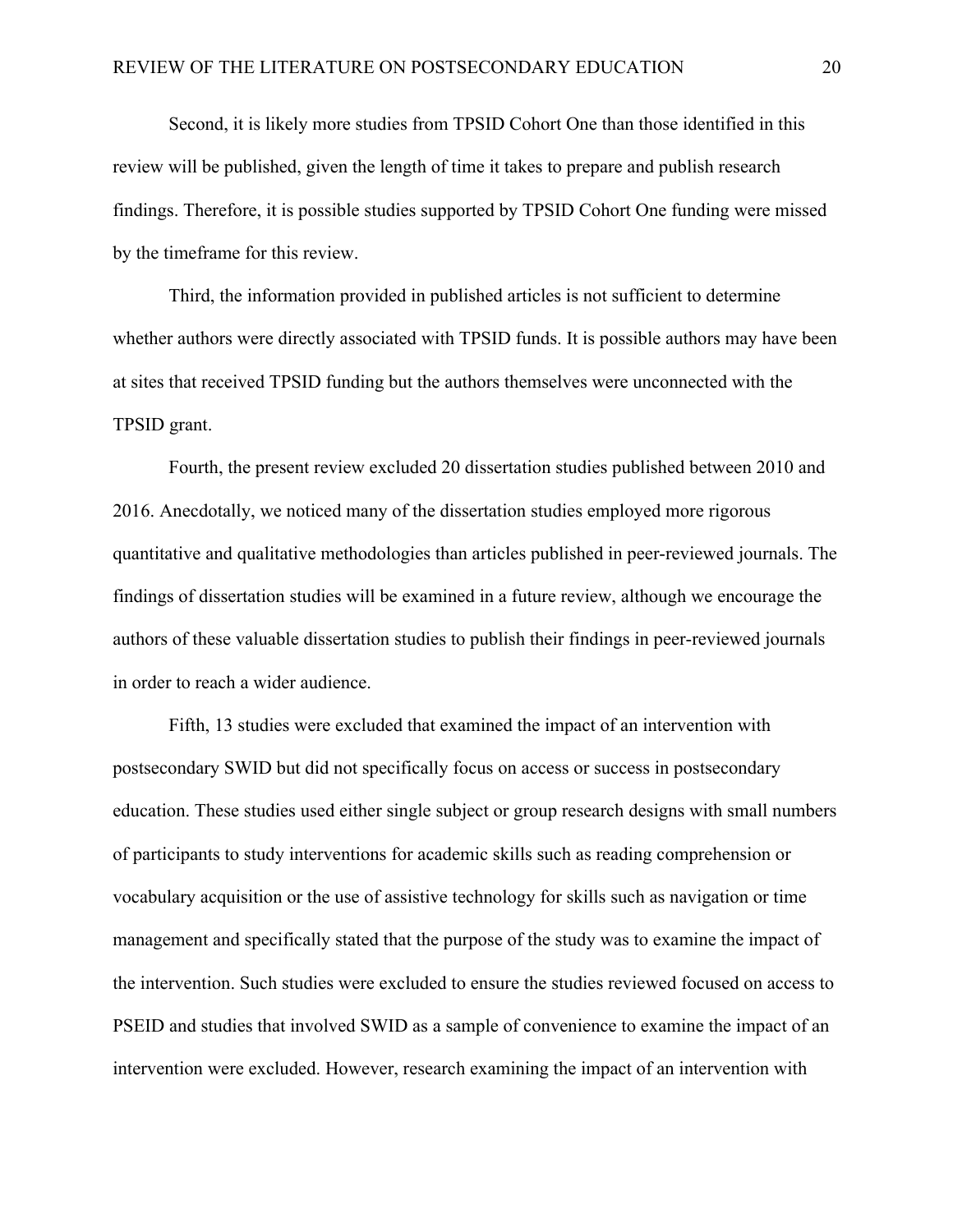SWID in PSE does appear to be a growing area of research. Future reviews should take a closer look at these studies and make recommendations regarding the participation of postsecondary SWID in research.

Sixth, Madaus et al. (2016) reviewed studies from 1955 to 2012 and the most recent period available for comparison with the present studies was 2007 to 2012. Further, the review by Madaus et al. (2016) also included studies from outside of the U.S. A comparison of studies during the same time period as those selected for this review (2010 to 2016) and only in the U.S. could have yielded slightly different findings.

Finally, we did not attempt to code the results of studies due to the high degree of variability in purpose, participants, and methods. Therefore, a review of the findings of recent research remains to be conducted. Despite these limitations, the present review has many implications for research and practice.

#### **Implications for Research**

A primary implication of this review is the need for more empirical research documenting the outcomes of SWID in PSE, involving greater numbers of SWID across multiple sites. Results from outcome studies may improve our knowledge of the efficacy of certain PSEID practices, and the impact on various types of outcomes including employment, independent living, social networks, and fiscal independence. Longitudinal follow up studies could reflect important changes in graduate outcomes over time, as the impact of college experiences are not always immediate. Only four studies in the review reported data after students exited PSE and only one study reported on the outcomes of students who attended PSE across multiple sites. Studies that included SWID as participants had relatively small sample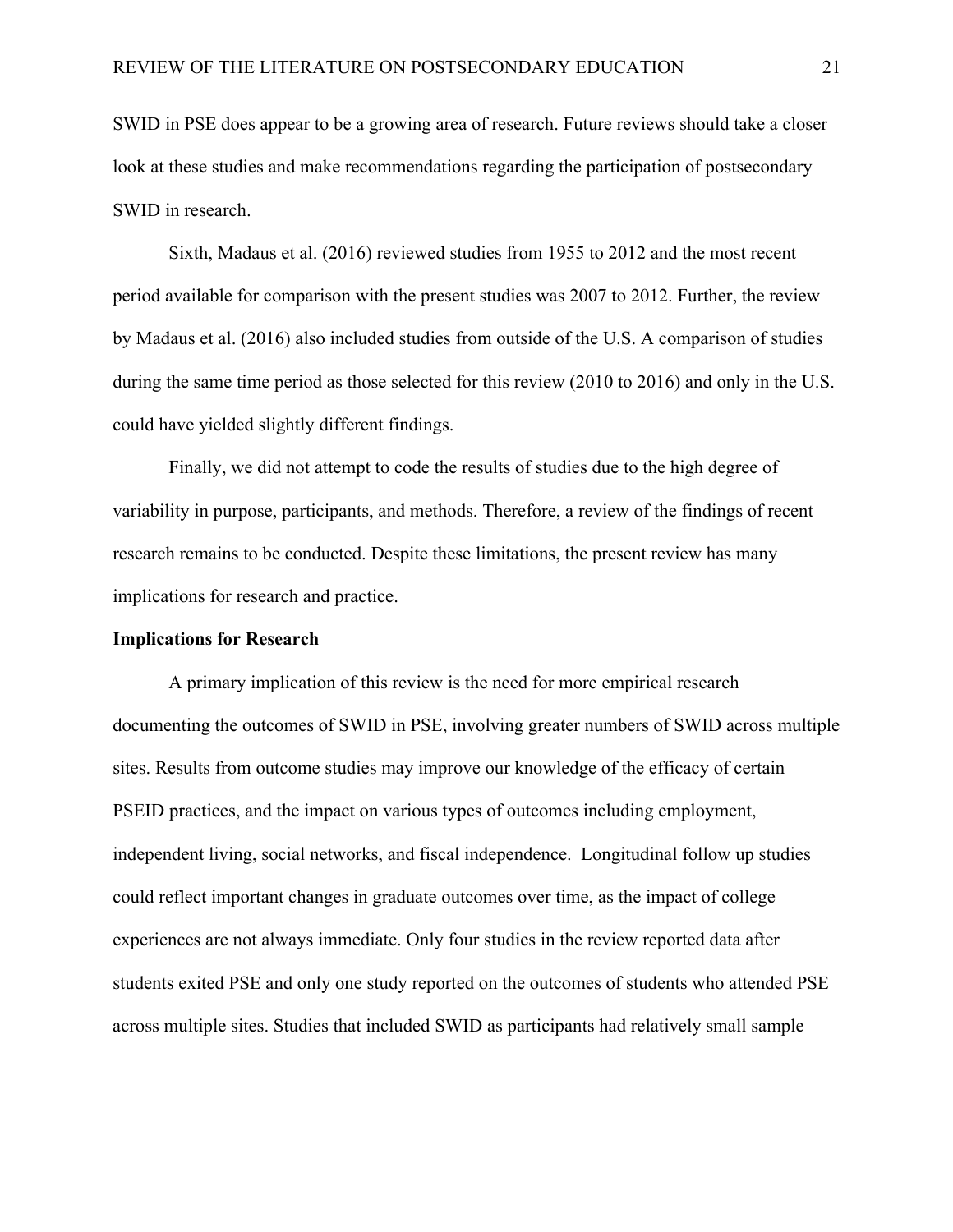sizes – half of these studies had a sample size of 10 students or fewer and only three studies had greater than 20 participants with ID.

Unlike the previous reviews by Neubert et al. and Thoma et al., the current review benefited from a field far more developed in terms of legislative guidance and level of implementation. Although the quantity of publications has expanded, the nature of its content is not substantially dissimilar to the literature examined in 2011 by Thoma et al. Research on PSEID has, for many years now, been describing "what is" and must now progress to exploring "what works", and then "what works with whom." Despite numerous calls for research on outcomes and the impact of PSE practices on outcomes for students with intellectual disability (Grigal, Hart, & Weir, 2013; Neubert et al., 2001; Thoma et al., 2011), the field has been slow to engage in this research. This could be due to a lack of funding for research in PSEID, and in particular funding for the collection of data for program completers. Outcome data on students who attended TPSID programs funded between 2010-2015 was not required by the federal office funding the program. Further, the collection of these data was prohibited from being included in the reporting protocol implemented by the National Coordinating Center (Grigal et al., 2016). Thus, outcome data from the over 2,200 students served by this program were not captured during the 2010-2015 funding cycle. It is critical future research examine student outcome data.

Second, there is a need for better descriptions of program context in future published journal articles. There is a high degree of variability in the models used to support SWID to access PSE as well as variability in the types of students served. The practices used in one context may not be as effective in another. Therefore, it is essential for researchers to provide a description of the broader program in which research is situated, not just the immediate setting in which a research study occurs. We suggest, at a minimum, program descriptions contain: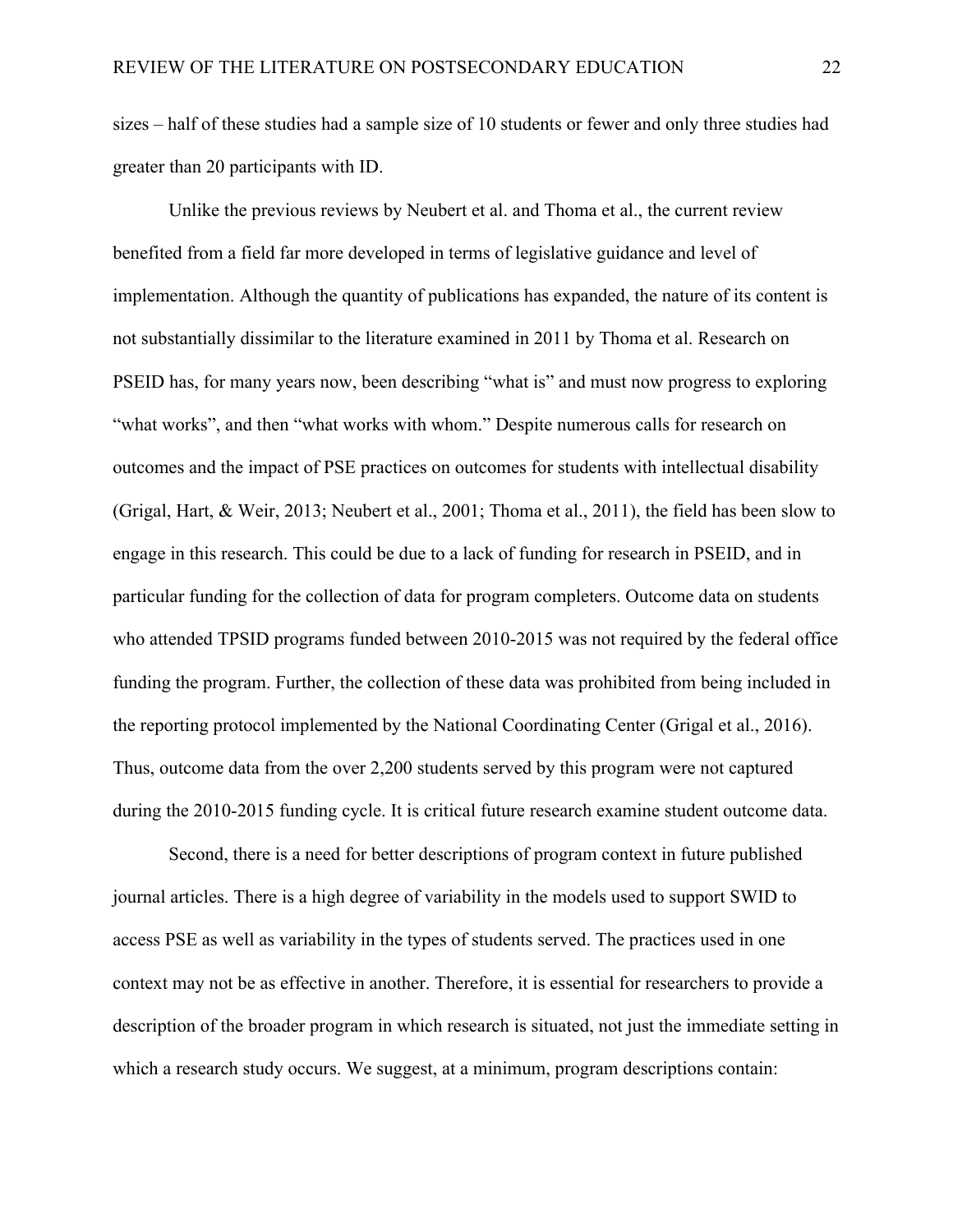- type and location of institution,
- name of program (unless anonymity is a concern),
- length of program,
- type of students served, and
- basic program components (i.e., the presence or absence of inclusive classes, specialized classes, employment opportunities, housing, and credential).

In terms of describing student participants, we recommend researchers describe the disabilities of participants, including how many students had ID, had autism (but not an ID) or autism and an ID, as well as any particular criteria used for admitting students into the PSE program (e.g., academic skills, functional abilities, safety or life skills, self-determination, etc.). This will allow practitioners to understand the sample of participants in a research study and potentially determine the level of comparability to their own context.

Additionally, while it clearly had an impact on the field, the TPSID model demonstration program did not include a focus on peer-reviewed research. Funding from the U.S. Department of Education, Office of Special Education and the Institute of Education Sciences has been instrumental in developing evidence-based practices in special education but it limited to K-12 educational practices, as is the research conducted by the Office of Innovation Improvement. Therefore, the grants funded by these entities may eliminate the potential for funding research on SWID in higher education. In order for the field to progress beyond its current state, federal funding entities that support research addressing issues associated with the adult lives of individuals with ID such as the Rehabilitative Services Administration, National Institute on Disability, Independent Living, and Rehabilitation Research, and the Administration on Intellectual and Developmental Disabilities could address the issue of higher education in future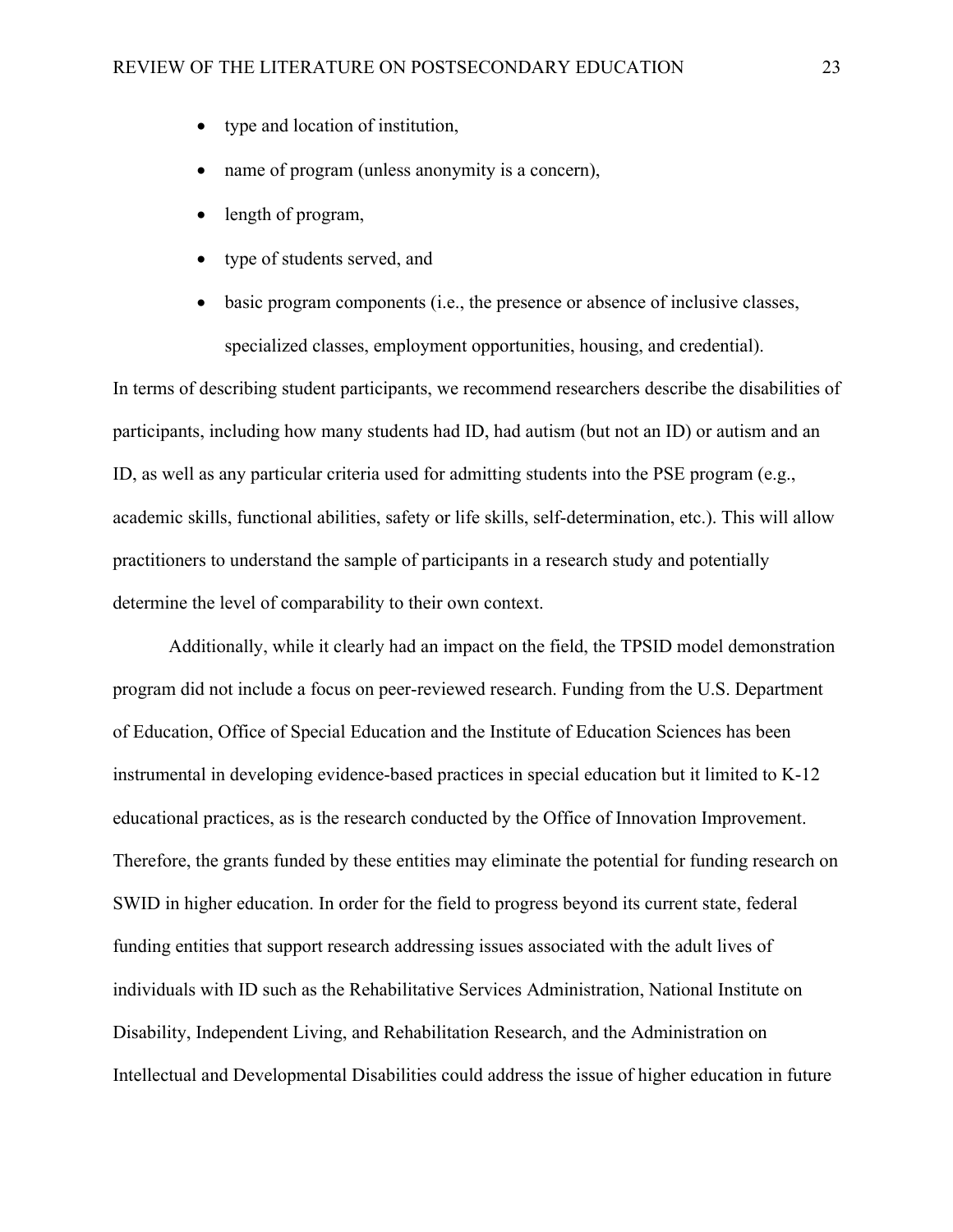research priorities and provide opportunities for research funding encouraging examination of evidence-based practice.

Consideration of the alignment of research on PSEID with the broader research on PSED must also continue. Future revisions to the PASS taxonomy (Dukes et al., 2017) could include examination of the few studies to which this taxonomy could not be applied, to consider adding or revising domain and subdomain descriptions to be inclusive of all research on PSEID. To the greatest extent possible, efforts to develop and implement research guidelines on PSE for students with disabilities should be coordinated with research specific to PSEID to prevent the latter developing as a "specialized" field and permit inclusion in all aspects of higher education, including the identification of evidence-based practice.

Finally, although the present review found TPSID programs have a strong presence in the published literature, there is a need to hear from voices other than those at TPSIDs. TPSIDs represent only a fraction of all PSE programs for SWID and operate under conditions not typical of most other programs – a greater level of funding, ability to staff programs, and, in some cases, no tuition charged to students. In programs where there is not this level of funding, or when funding goes away, there is a need to report on practices used and outcomes achieved by graduates. TPSIDs funded during 2010-2015 are in a unique position to do this and could contribute greatly to the literature by doing so.

### **Implications for Practice**

In addition to future research, the present review has a number of implications for practitioners, bearing in mind practitioners in inclusive higher education may include higher education faculty, staff and administration as well as local educational agency (LEA) education and transition personnel and administration. One clear implication is the number of higher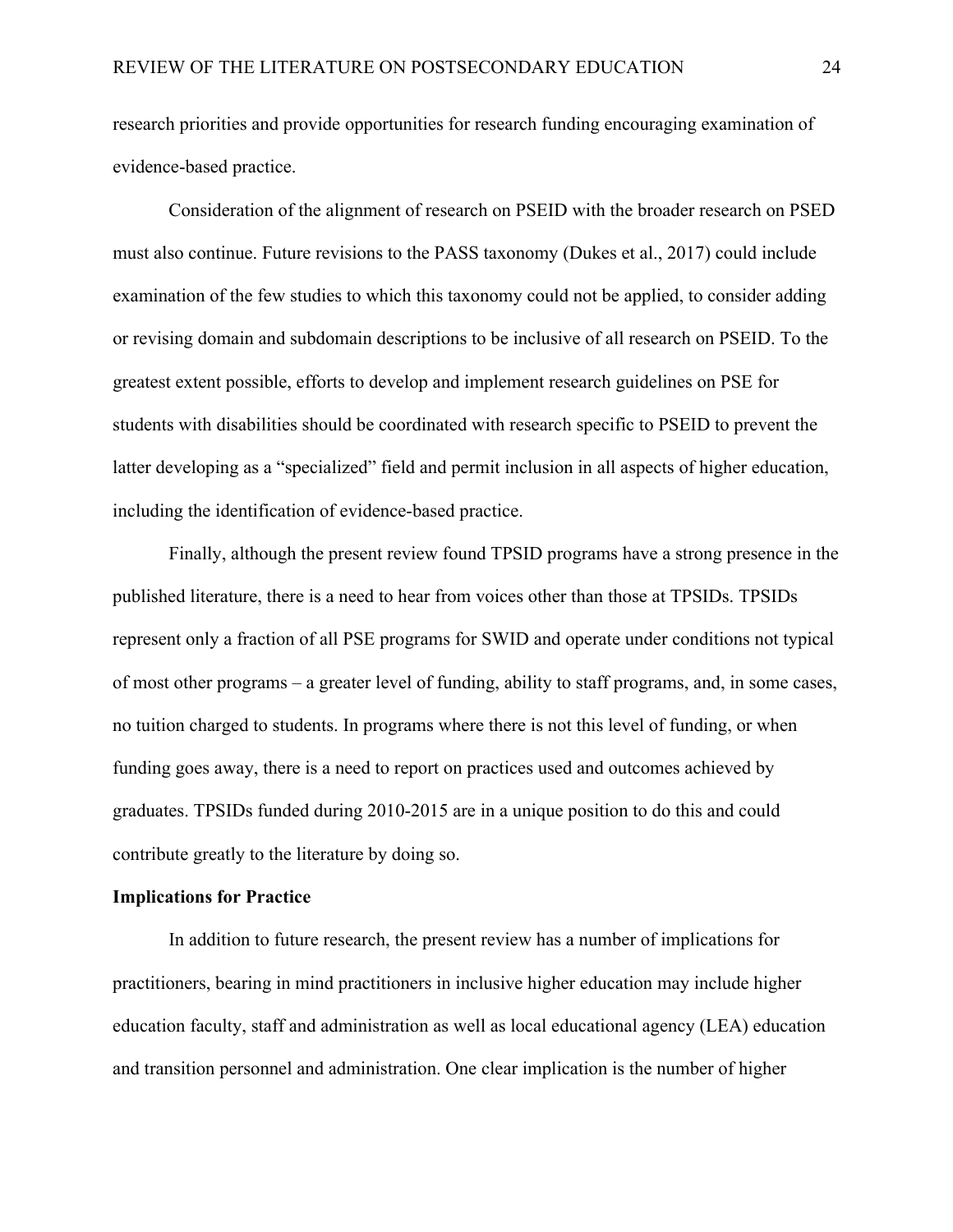education options continues to grow, and the TPSID model demonstration program has created many new opportunities for SWID to access colleges and universities. Secondary and higher educators should capitalize on these new resources, visiting programs when possible and exploring the manner in which they structure services, staffing, and supports for SWID. The present review reflects a deep pool of practice from which those interested in further developing inclusive higher education practices can draw upon and build.

Second, it is incumbent upon those in higher education and in partnerships with LEAs working with SWID to ensure programs create structures to capture student outcomes. Without this information, the field, and those researching it, will continue to have difficulty assessing the long-term impact college course access, college employment and career development, and campus membership ultimately have on students' lives. Until the issue of outcomes is part and parcel of all higher education experiences, the field will continue to grapple with questions about efficacy and cost benefit. Any program serving SWID should have a mechanism to capture and update student and family contact information and, at a minimum, gather information about employment and education engagement one year after exit.

Finally, just as researchers must continue to reach out to the higher education community to share what they are learning, practitioners must do so also. Outreach to the administrative leadership within their respective colleges or university as well as with other state and regional IHEs will build understanding and foster further development activities. Just as we should seek to avoid research on PSEID being seen as separate field of study, so too should we want to avoid PSEID to be seen as *only* a disability issue in colleges and universities. This can be accomplished by brokering partnerships with other higher education initiatives such as those focused on diversity and equity issues.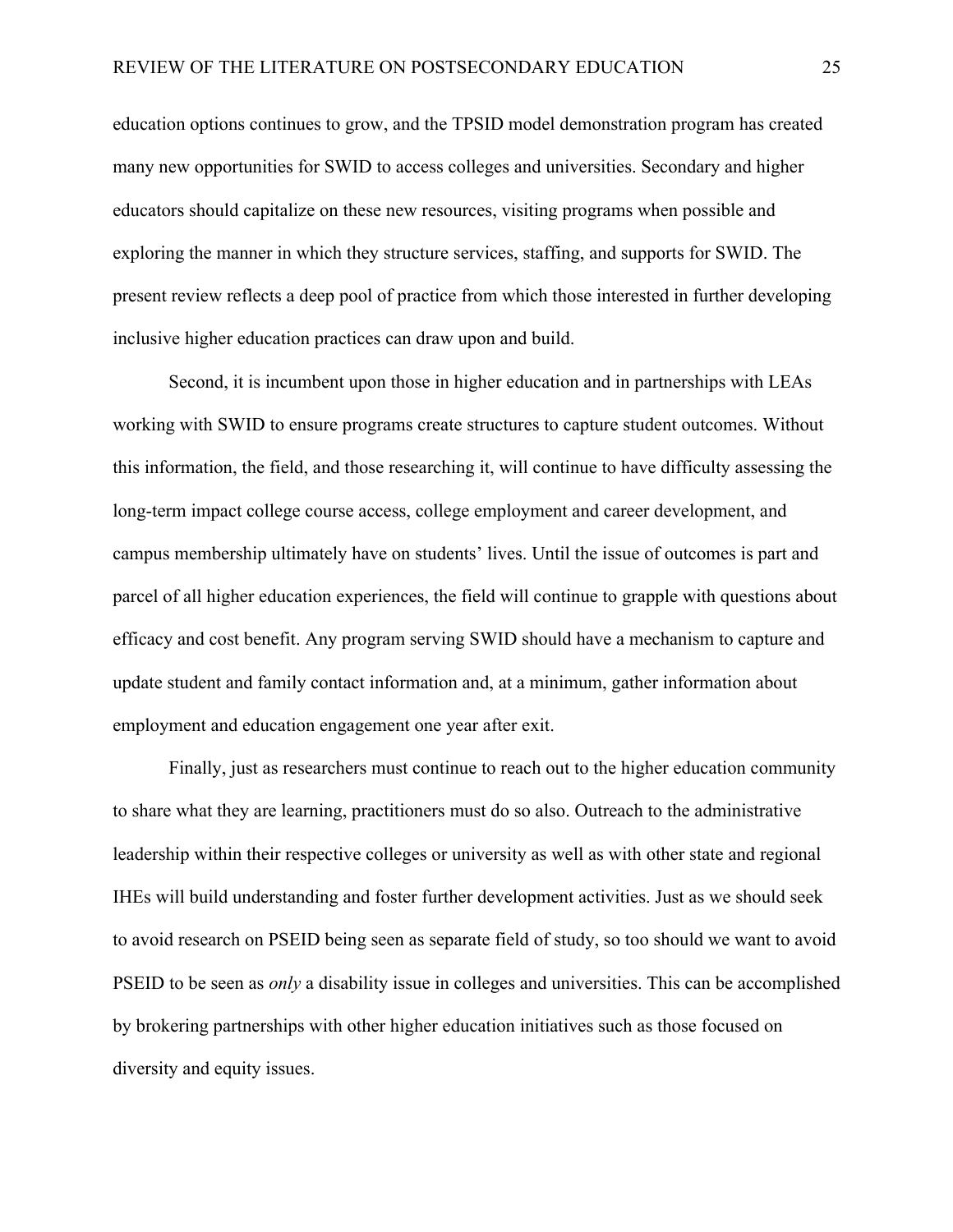### **Conclusion**

Opportunities for PSE for SWID have expanded greatly in recent years, and this growth has been reflected in the published literature. An uptick in the rate of publications was found between 2010 and 2016 and articles were located across many journals. Parallels between literature on PSE for SWID and for students with disabilities in general exist in terms of the domains studied and the methodologies used. As a field, we should be proud of what has been accomplished in a relatively short period of time. We have demonstrated students with intellectual disability *are* able to access postsecondary education, faculty *are* able to accommodate these students in their classes, and the perspectives of everyone *can* change when these students are included in the campus community. It is time now to devote our energies and resources to the next most important issues: determining the impact of PSE on employment and other outcomes and identifying which practices have the greatest evidence for supporting students with intellectual disability who enroll in PSE in achieving their desired goals.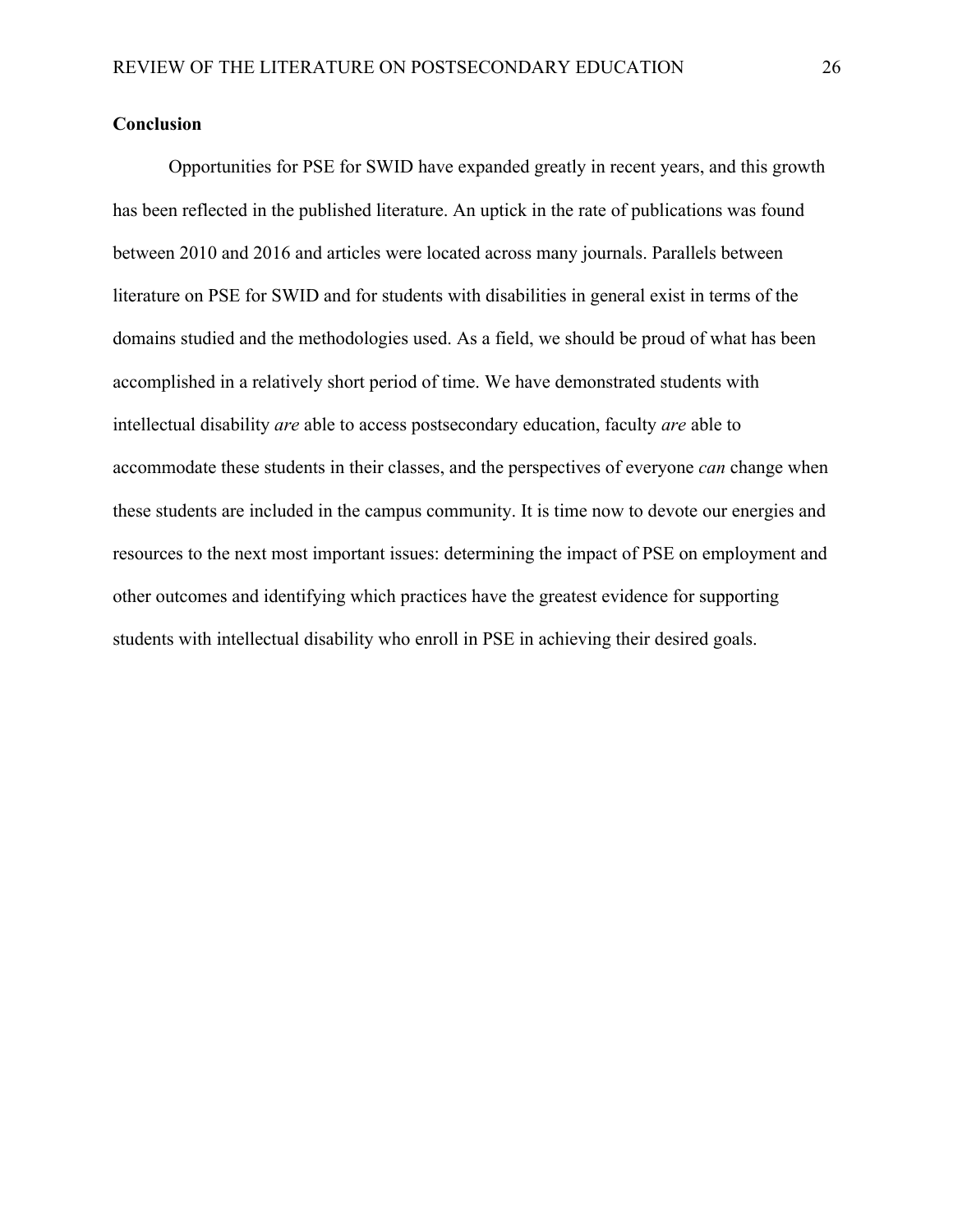#### **References**

- Ankeny, E. M., & Lehmann, J. P. (2011). Journey toward self-determination: Voices of students with disabilities who participated in a secondary transition program on a community college campus. *Remedial and Special Education, 32*, 279-289.
- Butler, L. N., Sheppard-Jones, K., Whaley, B., Harrison, B., & Osness, M. (2016). Does participation in higher education make a difference in life outcomes for students with intellectual disability? *Journal of Vocational Rehabilitation, 44*, 295-298. doi:10.3233/JVR-160804
- Chezan, L. C., Drasgow, E., & Marshall, K. J. (2012). A report on using general-case programming to teach collateral academic skills to a student in a postsecondary setting. *Focus on Autism and Other Developmental Disabilities, 27,* 22-30.
- Culnane, M., Eisenman, L.T, & Murphy, A. (2016). College peer mentoring and students with intellectual disability: Mentors' perspectives on relationship dynamics. *Inclusion, 4,* 257- 269.
- Dukes, L. L., Madaus, J. W., Faggella-Luby, M., Lombardi, A., & Gelbar, N. (2017). PASSing college: A taxonomy for students with disabilities in postsecondary education. *Journal of Postsecondary Education and Disability, 30*, 111-122.
- Eisenman, L. T., Farley-Ripple, E., Culnane, M., & Freedman, B. (2013). Rethinking social network assessment for students with intellectual disabilities (ID) in postsecondary education. *Journal of Postsecondary Education and Disability, 26*, 367-384.
- Gibbons, M. M., Cihak, D. F., Mynatt, B., & Wilhoit, B. E. (2015). Faculty and student attitudes toward postsecondary education for students with intellectual disabilities and autism. *Journal of Postsecondary Education and Disability, 28,* 149-162.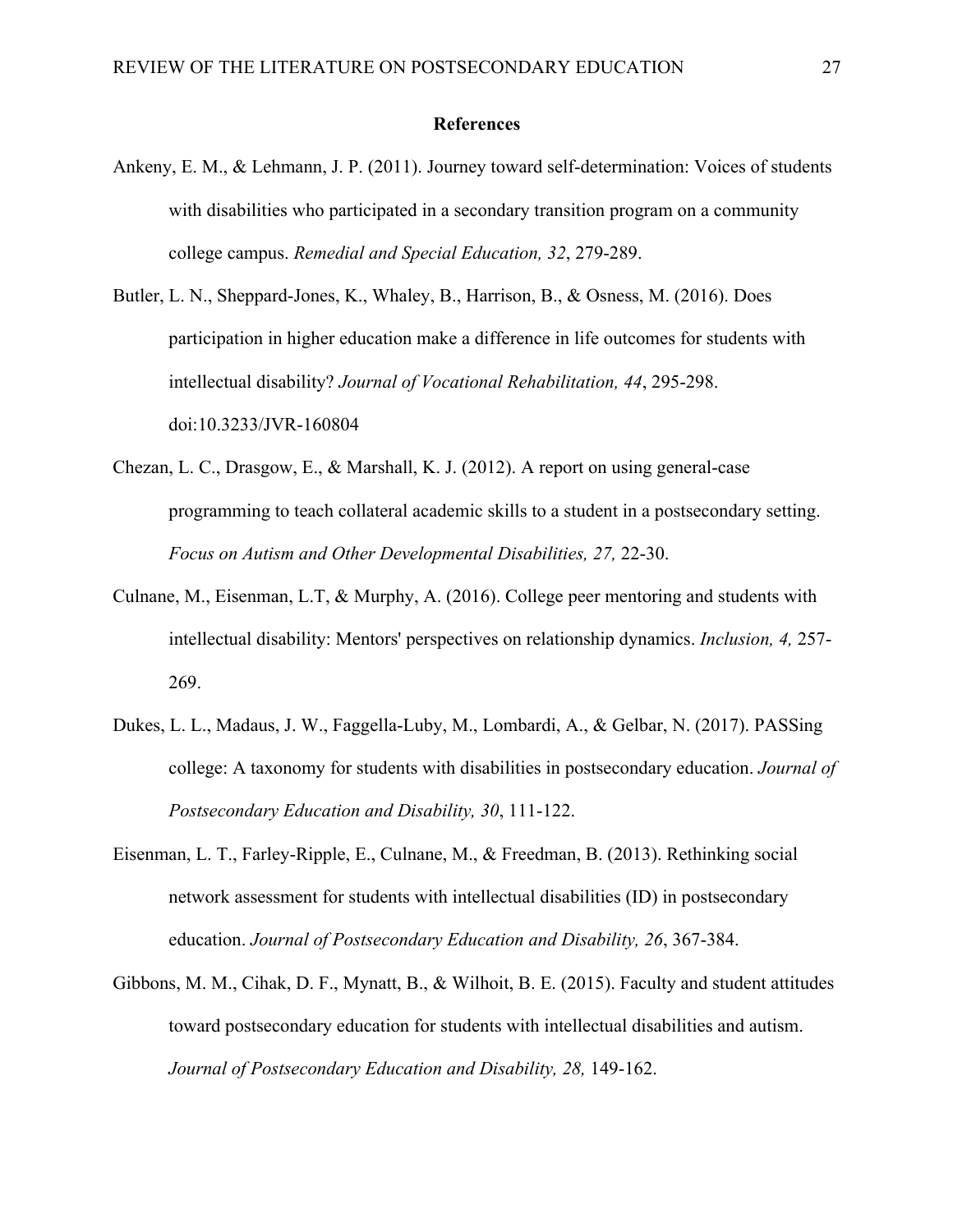- Gilson, C. B., & Carter, E. W. (2016). Promoting social interactions and job independence for college students with autism or intellectual disability: A pilot study. *Journal of Autism and Developmental Disorders, 46,* 3583-3596.
- Griffin, M. M., Summer, A. H., McMillan, E. D., Day, T. L. & Hodapp, R. M. (2012). Attitudes toward including students with intellectual disabilities at college. *Journal of Policy and Practice in Intellectual Disabilities, 9,* 234–239. doi:10.1111/jppi.12008
- Griffin, M.M., McMillan, E.D., & Hodapp, R.M. (2010). Family perspectives on post-secondary education for students with intellectual disabilities. *Education and Training in Autism and Developmental Disabilities, 45,* 339-346.
- Grigal, M., Dwyre, A., Emmett, J., & Emmett, R. (2012). A program evaluation tool for dual enrollment transition programs. *Teaching Exceptional Children, 44(5),* 36-45.
- Grigal, M., Hart, D., Smith, F.A., Domin, D., & Weir, C. (2016). *Think College National Coordinating Center: Annual report on the transition and postsecondary programs for students with intellectual disabilities (2014–2015).* Boston, MA: University of Massachusetts Boston, Institute for Community Inclusion.
- Grigal, M., Hart, D. & Weir, C. (2012). A survey of postsecondary education programs for students with intellectual disabilities in the United States. *Journal of Policy and Practice in Intellectual Disabilities, 9*, 223–233. doi:10.1111/jppi.12012
- Grigal, M., Hart, D., & Weir, C. (2013). Postsecondary education for people with intellectual disability: Current issues and critical challenges. *Inclusion, 1,* 50-63.
- Grigal, M., Migliore, A., & Hart, D. (2014). A state comparison of vocational rehabilitation support of youth with intellectual disabilities' participation in postsecondary education. *Journal of Vocational Rehabilitation, 40,* 185-194. doi:10.3233/JVR-140683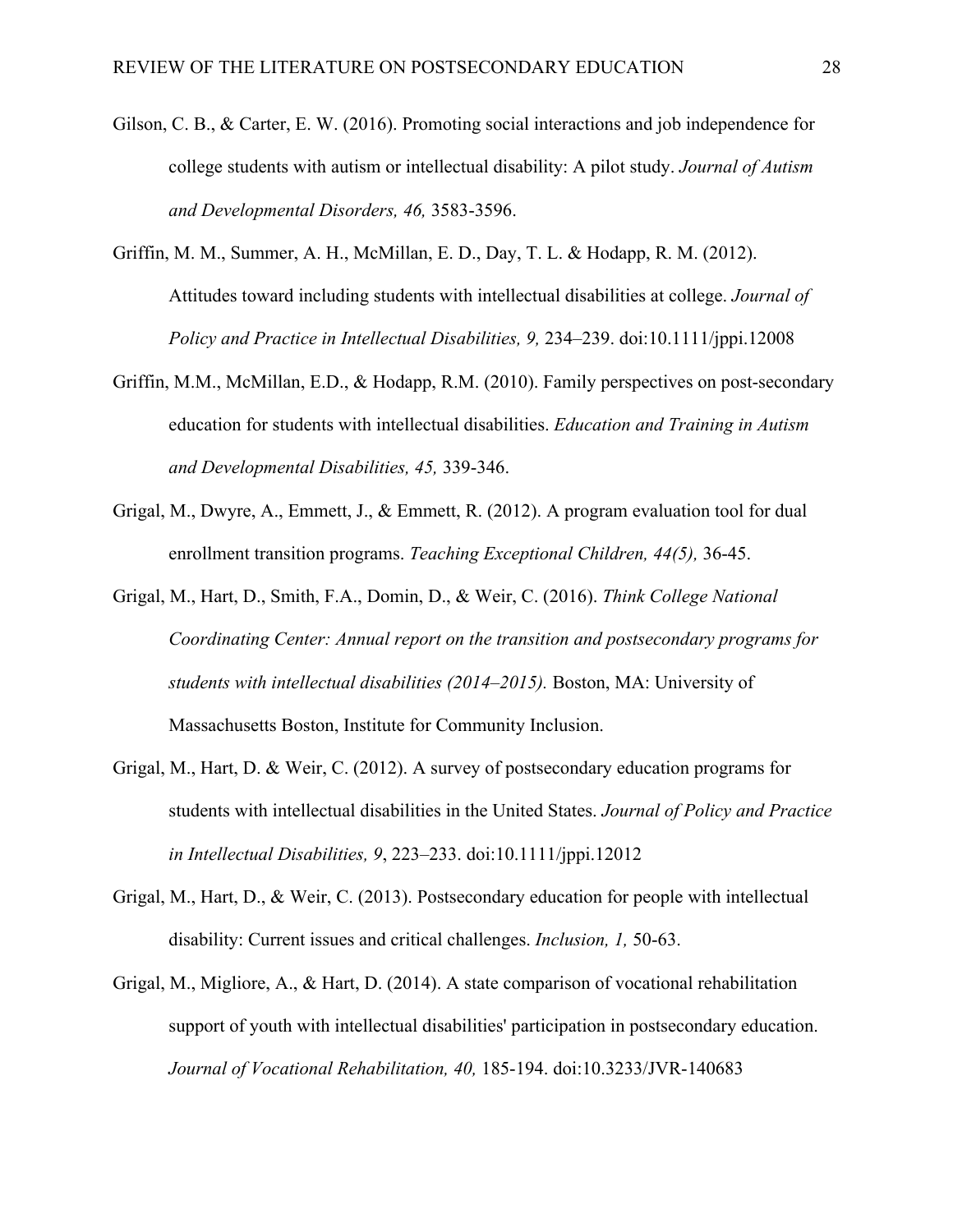- Higher Education Opportunity Act of 2008, P.L. 110–315, 122 Stat. 378, 20 U.S.C. §§1001 et seq. (2008).
- Hosp, J. L., Hensley, K., Huddle, S. M., & Ford, J. W. (2014). Using curriculum-based measures with postsecondary students with intellectual and developmental disabilities. *Remedial & Special Education, 35,* 247-257. doi:10.1177/0741932514530572
- Izzo, M. V., & Shuman, A. (2013). Impact of inclusive college programs servicing students with intellectual disabilities on disability studies interns and typically enrolled students. *Journal of Postsecondary Education and Disability, 26,* 321-335.
- Jones, M. M., Harrison, B., Harp, B., & Sheppard-Jones, K. (2016). Teaching college students with intellectual disability: What faculty members say about the experience. *Inclusion, 4,* 89-108.
- Kelley, K. R., & Westling, D. L. (2013). A focus on natural supports in postsecondary education for students with intellectual disabilities at Western Carolina University. *Journal of Vocational Rehabilitation, 38*, 67-76.
- Lynch, K. B., & Getzel, E. E. (2013). Assessing impact of inclusive postsecondary education using the Think College Standards. *Journal of Postsecondary Education and Disability, 26,* 385-393.
- Madaus, J. W., Gelbar, N., Dukes III, L. L., Lalor, A. R., Lombardi, A., Kowitt, J., & Faggella-Luby, M. N. (2016). Literature on postsecondary disability services: A call for research guidelines. *Journal of Diversity in Higher Education.* Advance online publication. http:// dx.doi.org/10.1037/dhe0000045
- Martinez, D., Conroy, J., & Cerreto, M. (2012). Parent involvement in the transition process of children with intellectual disabilities: The influence of inclusion on parent desires and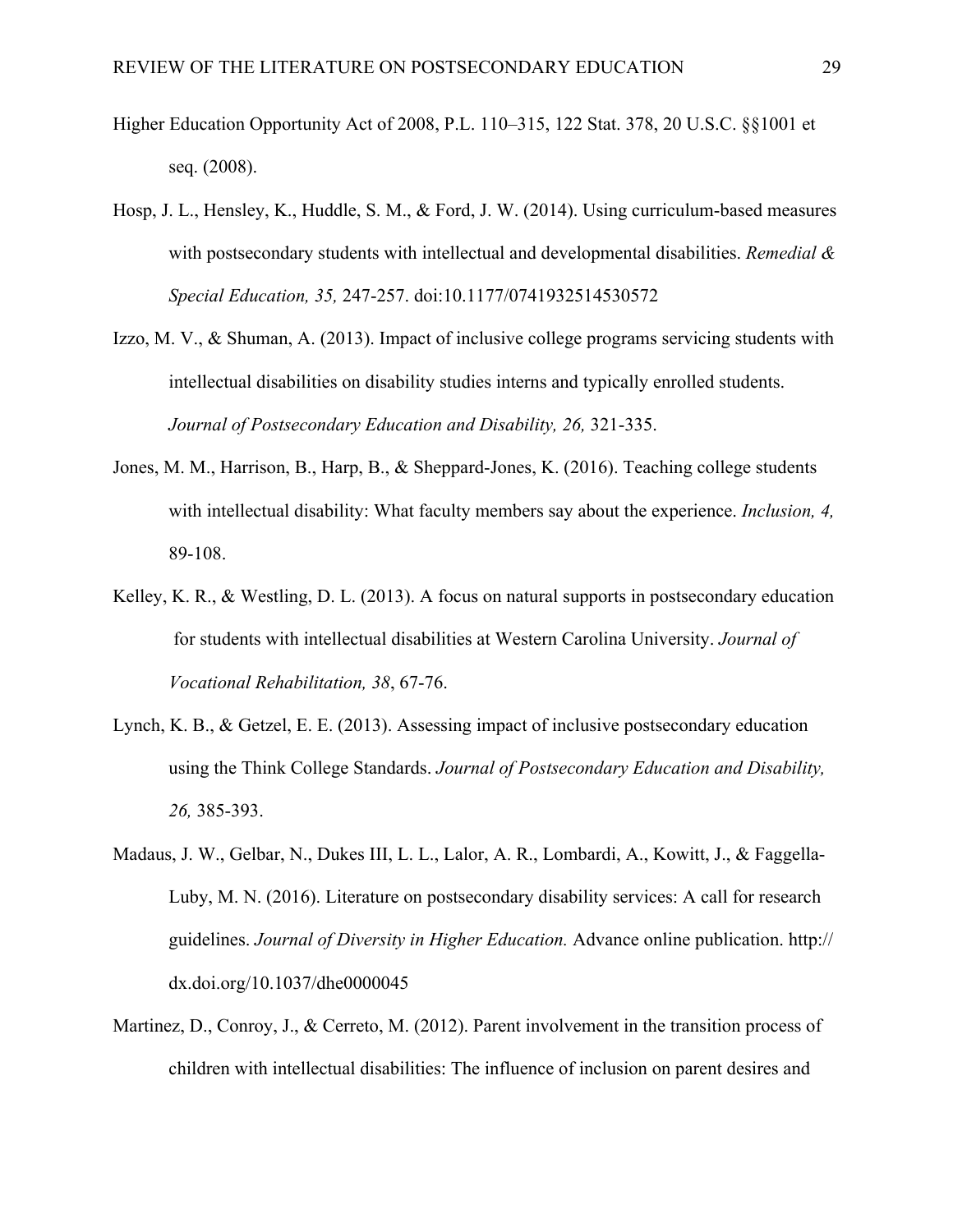expectations for postsecondary education. *Journal of Policy and Practice in Intellectual Disabilities, 9,* 279-288.

- May, C. (2012). An investigation of attitude change in inclusive college classes including young adults with an intellectual disability. *Journal of Policy and Practice in Intellectual Disabilities, 9,* 240-246. doi:10.1111/jppi.12013
- Mazzotti, V. L., Kelley, K. R., & Coco, C. M. (2015). Effects of self-directed summary of performance on postsecondary education students' participation in person-centered planning meetings. *Journal of Special Education, 48,* 243-255. doi:10.1177/0022466913483575
- McEathron, M. A., Beuhring, T., Maynard, A., & Mavis, A. (2013). Understanding the diversity: A taxonomy for postsecondary education programs and services for students with intellectual and developmental disabilities. *Journal of Postsecondary Education and Disability, 26*, 303-320.
- Mock, M. & Love, K. (2012). One state's initiative to increase access to higher education for people with intellectual disabilities. *Journal of Policy and Practice in Intellectual Disabilities, 9,* 289–297. doi: 10.1111/jppi.12006
- Moore, E. J., & Schelling, A. (2015). Postsecondary inclusion for individuals with an intellectual disability and its effects on employment. *Journal of Intellectual Disabilities, 19*, 130-48. doi: 10.1177/1744629514564448.
- National Coordinating Center Accreditation Workgroup (2016). *Report on model accreditation standards for higher education programs for students with intellectual disability: A path to education, employment, and community living.* Boston, MA: University of Massachusetts Boston, Institute for Community Inclusion.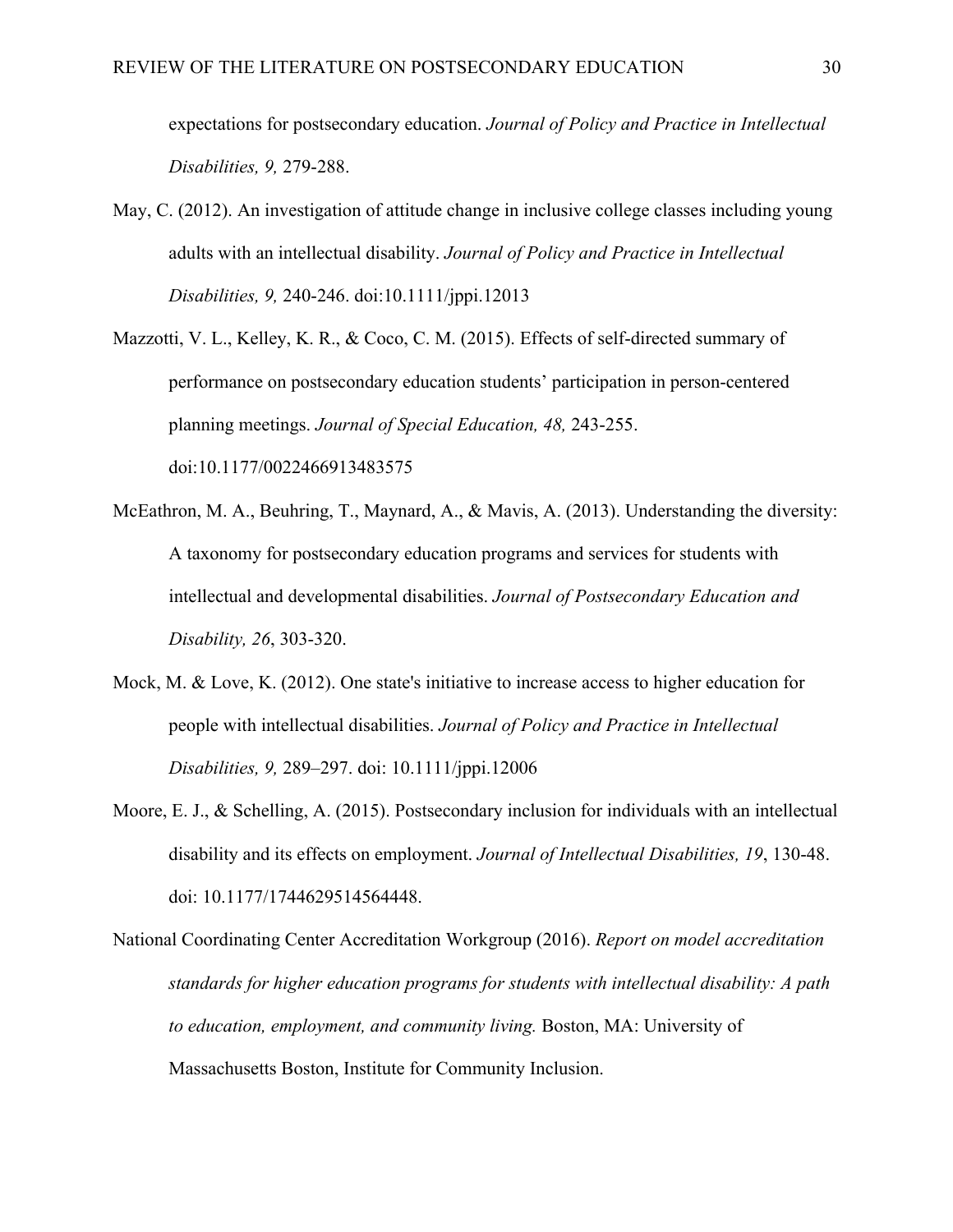- Neubert, D. A., Moon, M. S., Grigal, M., & Redd, V. (2001). Postsecondary educational practices for individuals with mental retardation and other significant disabilities: A review of the literature. *Journal of Vocational Rehabilitation, 16,* 155-168.
- Papay, C.K., & Bambara, L.M. (2011). Postsecondary education for transition-age students with intellectual and other developmental disabilities: A national survey. *Education and Training in Autism and Developmental Disabilities, 46,* 78-93.
- Papay, C., & Griffin, M. (2013). Developing inclusive college opportunities for students with intellectual and developmental disabilities. *Research and Practice for Persons with Severe Disabilities, 38,* 110-116.
- Plotner, A. J., & Marshall, K. J. (2015). Postsecondary education programs for students with an intellectual disability: Facilitators and barriers to implementation. *Intellectual and Developmental Disabilities, 53,* 58-69. doi:10.1352/1934-9556-53.1.58
- Reed, D. K., Hallett, A., & Rimel, H. (2016). Note-taking instruction for college students with autism spectrum disorder. *Exceptionality, 24*, 195-212.
- Rogan, P., Updike, J., Chesterfield, G., & Savage, S. (2014). The SITE program at IUPUI: A post-secondary program for individuals with intellectual disabilities. *Journal of Vocational Rehabilitation, 40,* 109-116. doi:10.3233/JVR-140673
- Ross, J., Marcell, J., Williams, P., & Carlson, D. (2013). Postsecondary education, employment, and independent living outcomes of persons with autism and intellectual disability. *Journal of Postsecondary Education and Disability, 26,* 337-351
- Ryan, S. M. (2014). An inclusive rural post-secondary education program for students with intellectual disabilities. *Rural Special Education Quarterly, 33(2),* 18-28.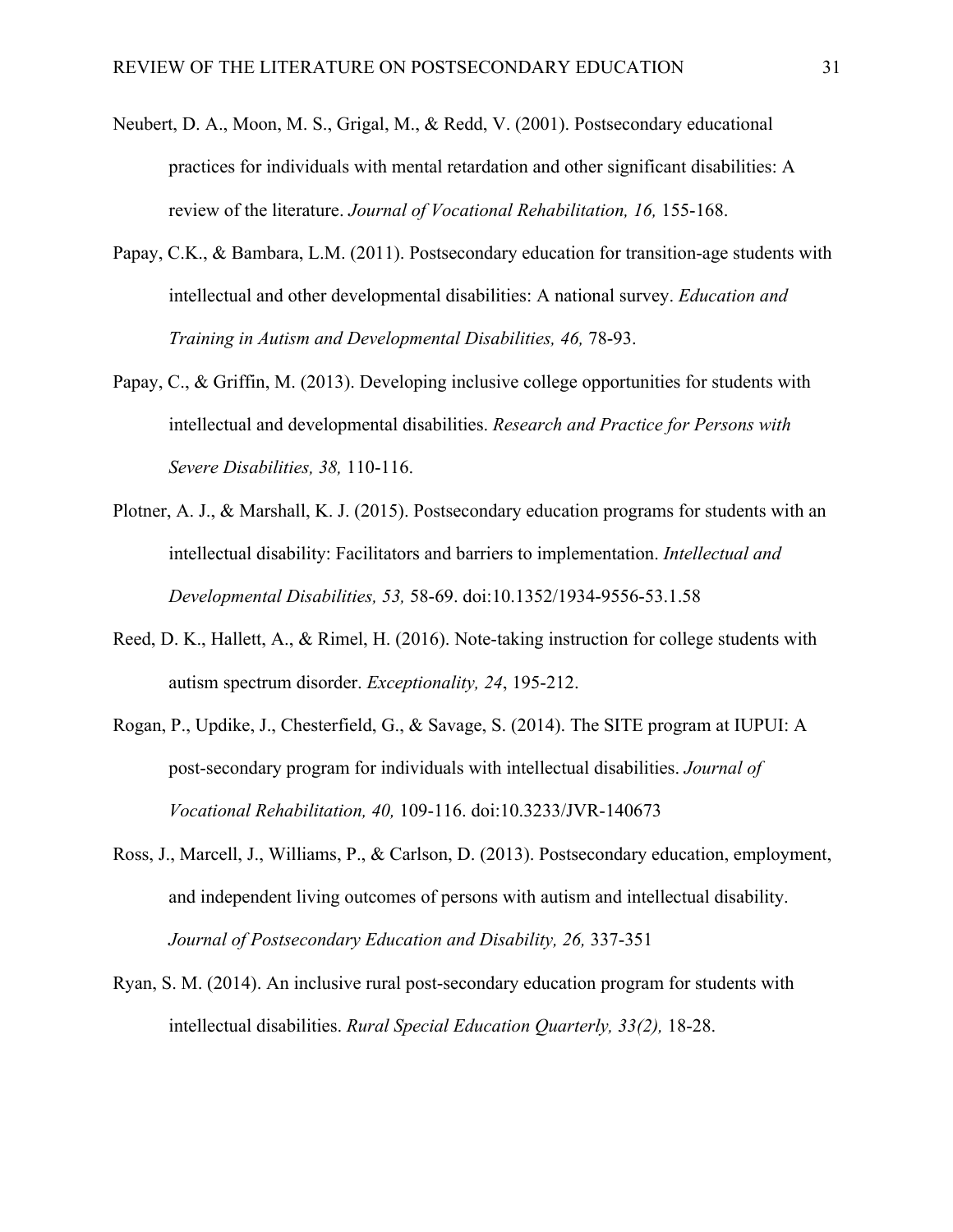- Sheppard-Jones, K., Kleinberg, H. L., Druckemiller, W., & Ray, M. K. (2015). Students with intellectual disability in higher education: Adult service provider perspectives. *Intellectual and Developmental Disabilities, 53,* 120-128. doi:10.1352/1934-9556- 53.2.120
- Smith, T. J., & Benito, N. (2013). Florida college collaborative: Facilitating inclusive postsecondary education opportunities for youth with intellectual disabilities. *Journal of Postsecondary Education and Disability, 26,* 395-402.

Think College (2019). *College search.* Retrieved from https://thinkcollege.net/college-search

- Thoma, C. A., Lakin, C. K., Carlson, D., Domzal, C., Austin, K., & Boyd, K. (2011). Participation in postsecondary education for students with intellectual disabilities: A review of the literature 2001-2010. *Journal of Postsecondary Education and Disability 24,* 175-191.
- Thompson, T., Weir, C., & Ashmore, J. (2011). *AHEAD White Paper on students with intellectual disabilities and campus disability services.* Huntersville, NC: Association of Higher Education and Disability. Retrieved from https://www.ahead.org/professionalresources/white-papers-guiding-documents/intellectual-disabilities-white-paper
- Westling, D. L., Kelley, K. R., Cain, B., & Prohn, S. (2013). College students' attitudes about an inclusive postsecondary education program for individuals with intellectual disability. *Education and Training in Autism and Developmental Disabilities, 48,* 306-319.
- Westling, D. L., Kelley, K. R., & Prohn, S. (2016). A tiered approach to promote safety and security in an inclusive postsecondary education program for students with intellectual disability. *DADD Online Journal Research to Practice, 3,* 160-171.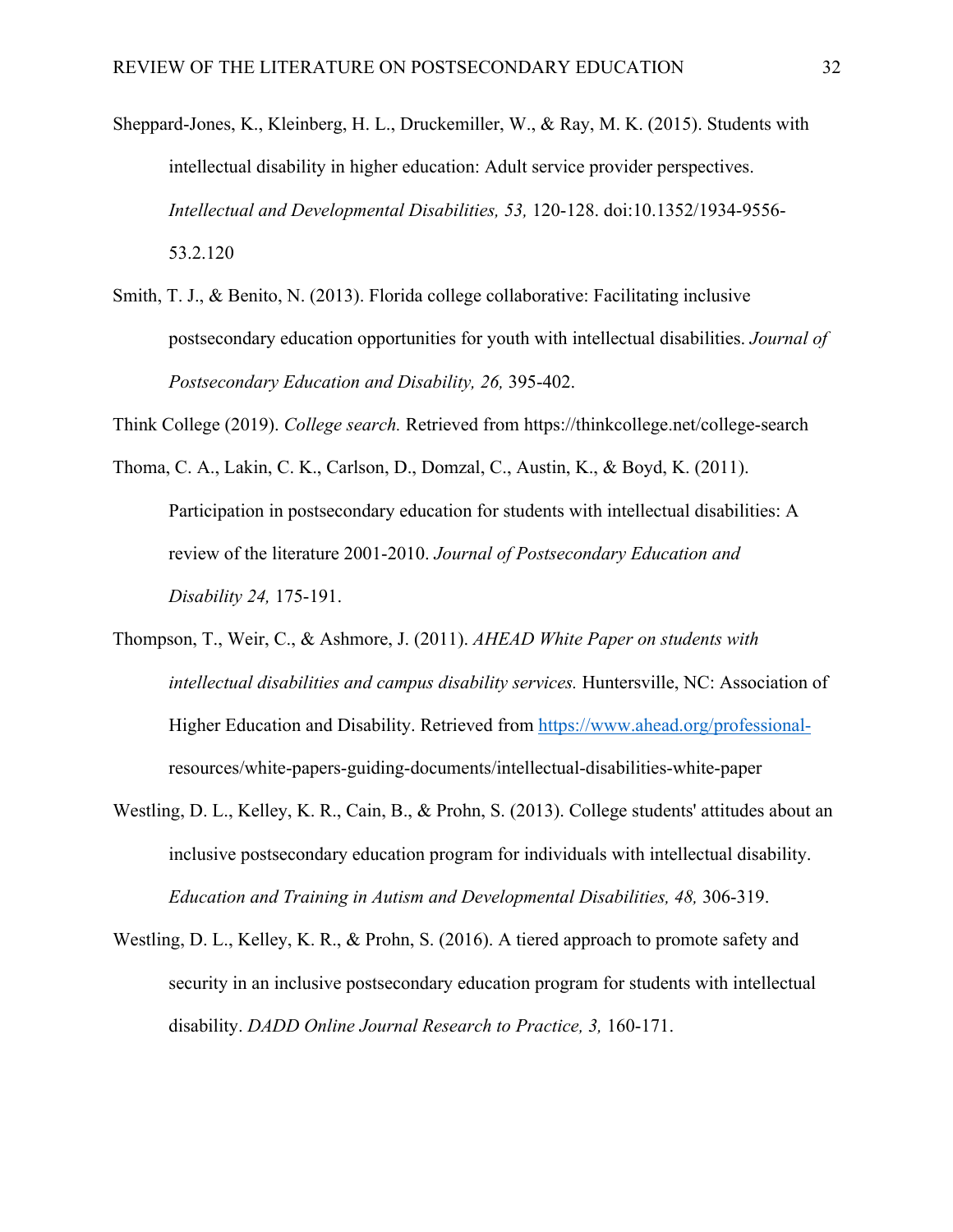### *Number of Articles by Journal*

| Journal                                                         | $\boldsymbol{n}$ | $\frac{0}{0}$ |
|-----------------------------------------------------------------|------------------|---------------|
| Journal of Postsecondary Education and Disability               | 11               | 18.3%         |
| Journal of Policy and Practice in Intellectual Disabilities     | $\overline{7}$   | 11.7%         |
| Journal of Vocational Rehabilitation                            | 5                | 8.3%          |
| Inclusion                                                       | $\overline{4}$   | 6.7%          |
| Education and Training in Autism and Developmental Disabilities | 3                | $5.0\%$       |
| Focus on Autism and Other Developmental Disabilities            | $\overline{2}$   | 3.3%          |
| Career Development for Exceptional Individuals                  | $\overline{2}$   | 3.3%          |
| Teaching Exceptional Children                                   | $\overline{2}$   | 3.3%          |
| Remedial and Special Education                                  | $\overline{2}$   | 3.3%          |
| Journal of Intellectual Disabilities                            | $\overline{2}$   | 3.3%          |
| Intellectual and Developmental Disabilities                     | $\overline{2}$   | 3.3%          |
| Journal of Autism and Developmental Disorders                   | $\overline{2}$   | 3.3%          |
| Other <sup>a</sup>                                              | 16               | 26.7%         |

Note. <sup>a</sup>Journals in which one article was published. These were: Northwestern Journal of International Human Rights, Research and Practice for Persons with Severe Disabilities, Rehabilitation Counseling Bulletin, The Journal of Special Education, International Journal of Whole Schooling, All Ireland Journal of Teaching and Learning in Higher Education, Psychology in the Schools, Education and Treatment of Children, Canadian Journal of Action Research, Exceptionality, Rural Special Education Quarterly, College Student Journal, The Journal of College and University Student Housing, DADD Online Journal Research to Practice, Journal of College Access, and Journal of Disability Policy Studies.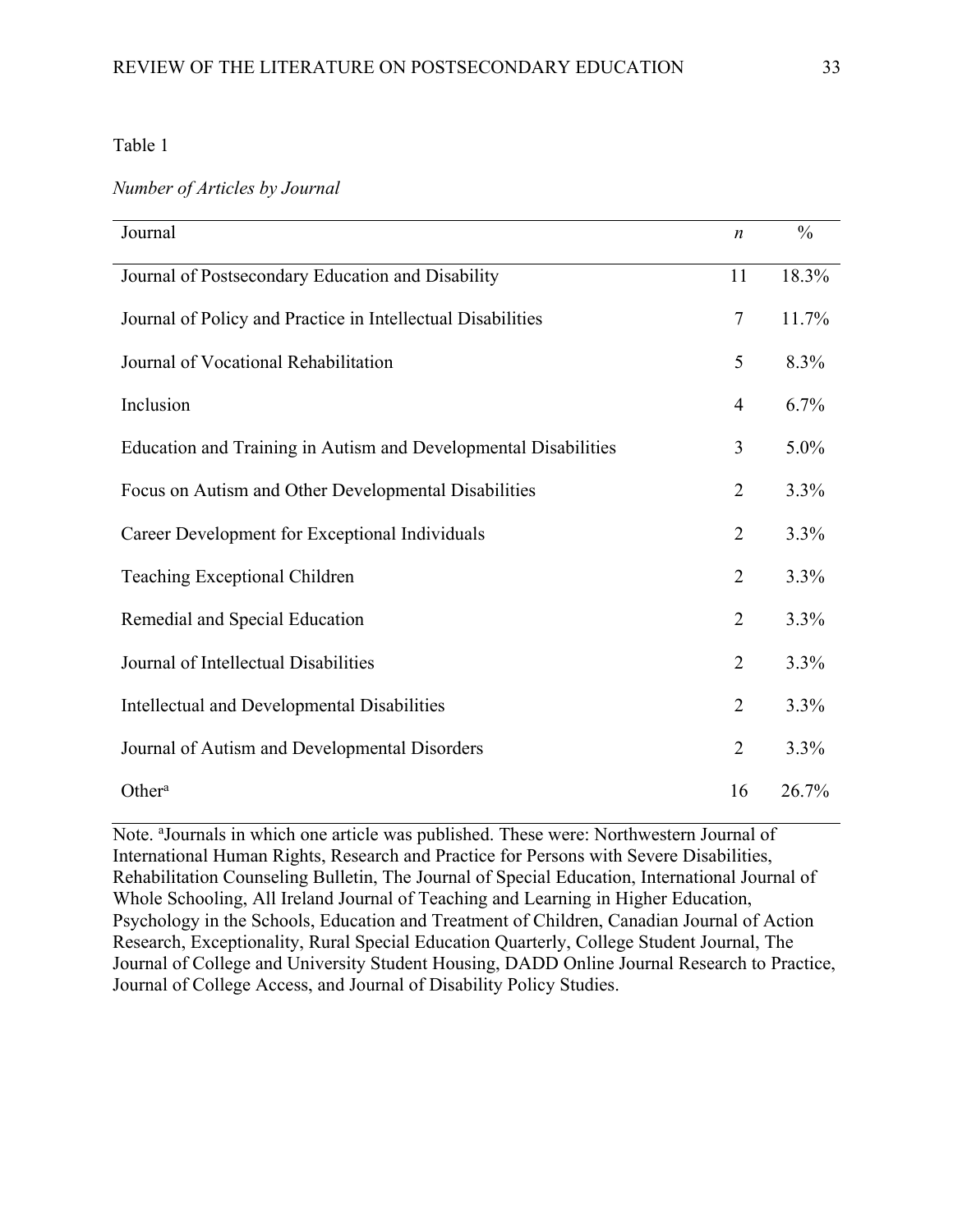# *Purposes of Articles*

| Purpose                                                                                  | $\boldsymbol{n}$ |
|------------------------------------------------------------------------------------------|------------------|
| Evaluate the perspectives of stakeholders                                                | 22               |
| Describe a particular postsecondary education program for students with intellectual     | 14               |
| disability                                                                               |                  |
| Provide guidance on how to develop or implement a program                                | 8                |
| Describe postsecondary education for students with intellectual disability in general or | 7                |
| described an issue within the field                                                      |                  |
| Describe the characteristics of programs for students with intellectual disability       | 6                |
| Evaluate the impact of an intervention for students attending a program                  | 4                |
| Evaluate one aspect or component of a program for students with intellectual disability  | 3                |
| Describe a statewide approach to creating access to postsecondary education              | 3                |
| Provide outcome data on students who attended a program                                  | 2                |
| Other                                                                                    | 7                |
| Total                                                                                    | 76 <sup>a</sup>  |

Note. <sup>a</sup>16 studies had more than one stated purpose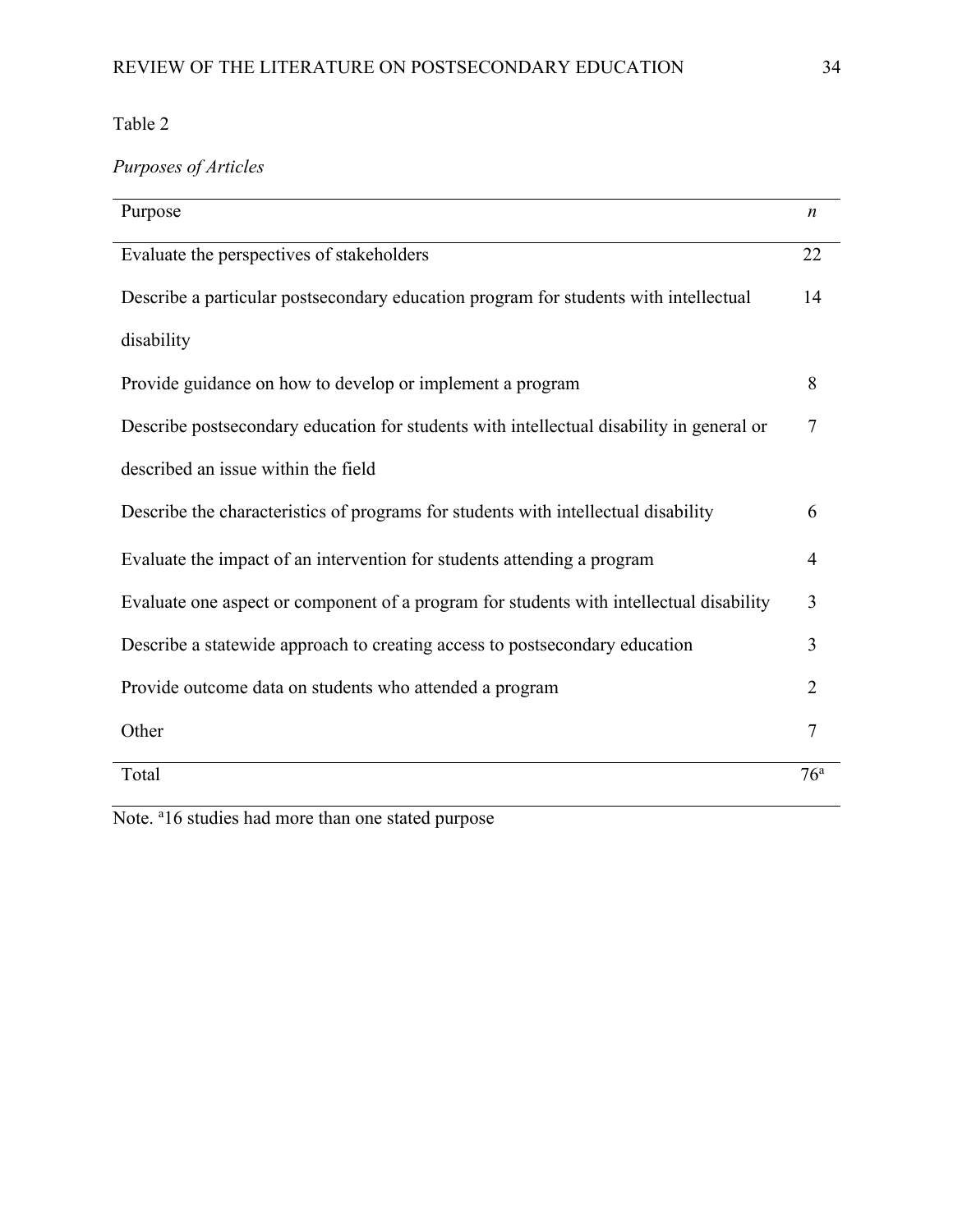*Data Collection Method and Design*

| Data collection method <sup>a</sup> | $\boldsymbol{n}$ | $\frac{0}{0}$ |
|-------------------------------------|------------------|---------------|
| Survey or questionnaire             | 26               | 61.9%         |
| Interviews                          | 8                | 19.0%         |
| Observation                         | 6                | 14.3%         |
| Record review                       | $\overline{4}$   | 9.5%          |
| Secondary analysis of data          | $\overline{4}$   | 9.5%          |
| Student documents                   | $\overline{4}$   | 9.5%          |
| Focus groups                        | 3                | 7.1%          |
| Direct measurement                  | 3                | 7.1%          |
| Student narratives/images           | $\overline{2}$   | 4.8%          |
| Anecdotal notes                     | $\overline{2}$   | 4.8%          |
| Other                               | $\overline{2}$   | 4.8%          |
| Design <sup>a</sup>                 | $\boldsymbol{n}$ | $\frac{0}{0}$ |
| Description of quantitative data    | 28               | 66.7%         |
| Qualitative                         | 17               | 40.5%         |
| Correlational                       | $\overline{4}$   | 9.5%          |
| Single subject                      | 3                | 7.1%          |
| Participatory action research (PAR) | $\overline{2}$   | 4.8%          |
| Case study                          | $\mathbf{1}$     | 2.4%          |

 $N = 42$  articles involved analysis of original or secondary data. Note. <sup>a</sup>Percentages total more than 100% as some studies used more than one data collection method and/or design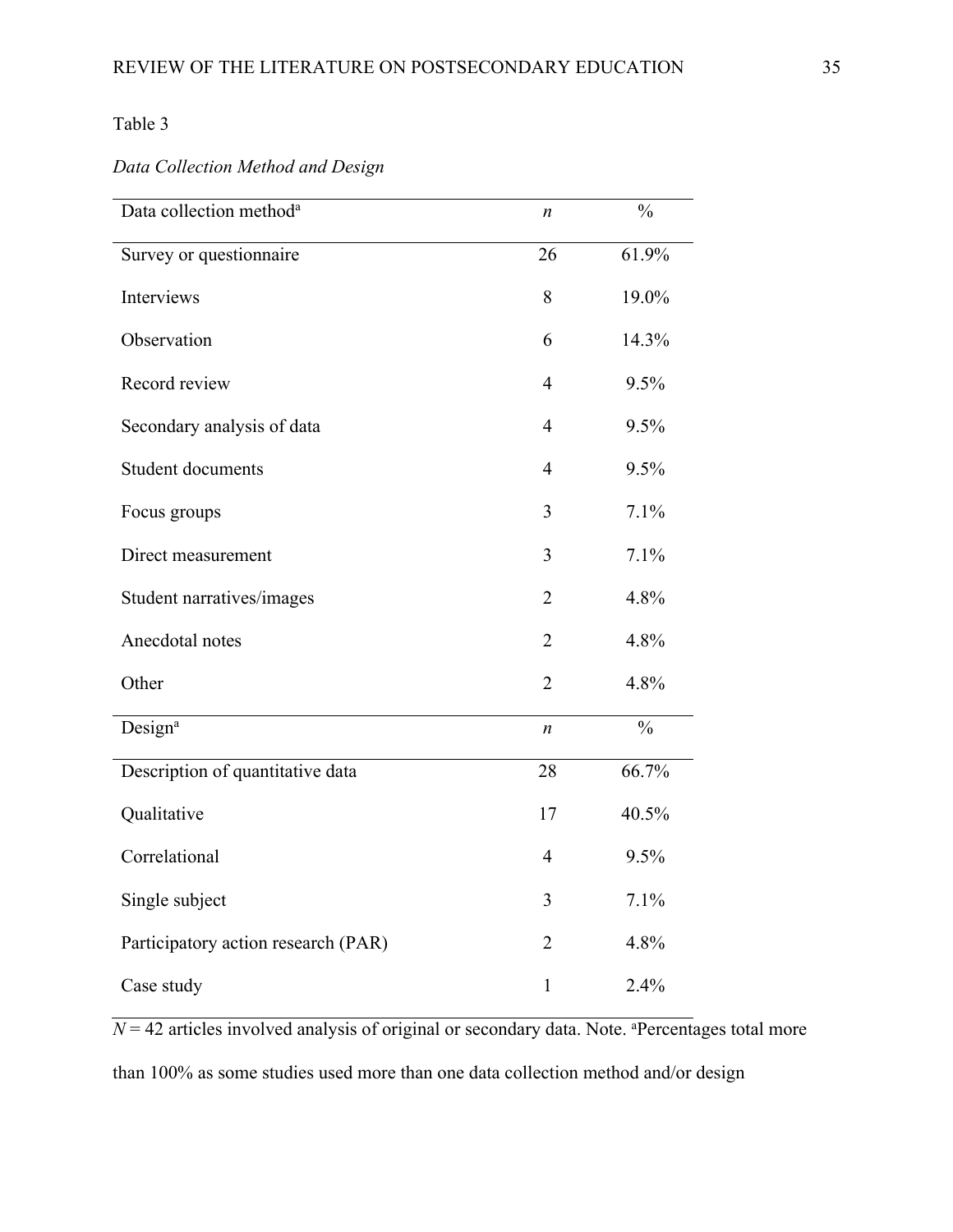| Domain          | $\boldsymbol{n}$ | Domain description <sup>a</sup>           | Subdomains                            | $\boldsymbol{n}$ |
|-----------------|------------------|-------------------------------------------|---------------------------------------|------------------|
| Student-focused | 17               | Articles describe experiences             | Experiences, perceptions,             | $\tau$           |
| support         |                  | and/or perceptions of                     | knowledge, attitudes, or beliefs      |                  |
|                 |                  | students with disabilities in             | of students with disabilities         |                  |
|                 |                  | and after higher education.               | Post-undergraduate program            | 3                |
|                 |                  |                                           | experiences and/or outcomes           |                  |
|                 |                  |                                           | Learning/using study skills,          | $\overline{2}$   |
|                 |                  |                                           | learning strategies                   |                  |
|                 |                  |                                           |                                       |                  |
|                 |                  |                                           |                                       |                  |
|                 |                  |                                           | Requesting or using<br>accommodations | $\mathbf{1}$     |
|                 |                  |                                           |                                       |                  |
|                 |                  |                                           | Self-determination skills             | $\mathbf{1}$     |
|                 |                  |                                           | Statistics on students with           | 1                |
|                 |                  |                                           | disabilities                          |                  |
|                 |                  |                                           | Career development                    | $\mathbf{1}$     |
|                 |                  |                                           | Profiles of students                  | $\mathbf{1}$     |
| Program and     | 23               | Articles describe service                 | General or specific descriptions      | 13               |
| institutional-  |                  | provision by the disability               | of disability programs or             |                  |
| focused support |                  | services office in a higher               | components                            |                  |
|                 |                  | education institution <sup>c</sup> . They | Program development                   | 4                |
|                 |                  | can also relate to institutional          | Experiences, perceptions,             | $\overline{3}$   |
|                 |                  | policies and procedures                   | knowledge, attitudes, or beliefs      |                  |
|                 |                  | pertaining to students with               | of disability service providers       |                  |
|                 |                  | disabilities.                             | Program evaluation                    | 2                |
|                 |                  |                                           | Institutional policies/procedures     | $\mathbf{1}$     |
| Faculty and     | 2                | Articles describe knowledge,              | Faculty knowledge, attitudes          | $\overline{2}$   |
| staff-focused   |                  | attitudes, and beliefs of                 | and beliefs                           |                  |
| support         |                  | faculty and non-disability                |                                       |                  |
|                 |                  | services personnel to enhance             |                                       |                  |
|                 |                  | access to higher education for            |                                       |                  |
|                 |                  | students with disabilities.               |                                       |                  |
|                 |                  | They can also relate to                   |                                       |                  |
|                 |                  | education or support for                  |                                       |                  |
|                 |                  | faculty and staff in this<br>practice.    |                                       |                  |
| Concept and     | 9                | Articles describe                         | Conceptual models or                  | 6                |
| systems         |                  | development, evaluation, or               | discussion of issues in disability    |                  |
| development     |                  | validation of a variable                  | services                              |                  |
|                 |                  | including development/                    | Evaluation metrics or methods         | $\overline{2}$   |

*Domain Descriptions and Subdomains*